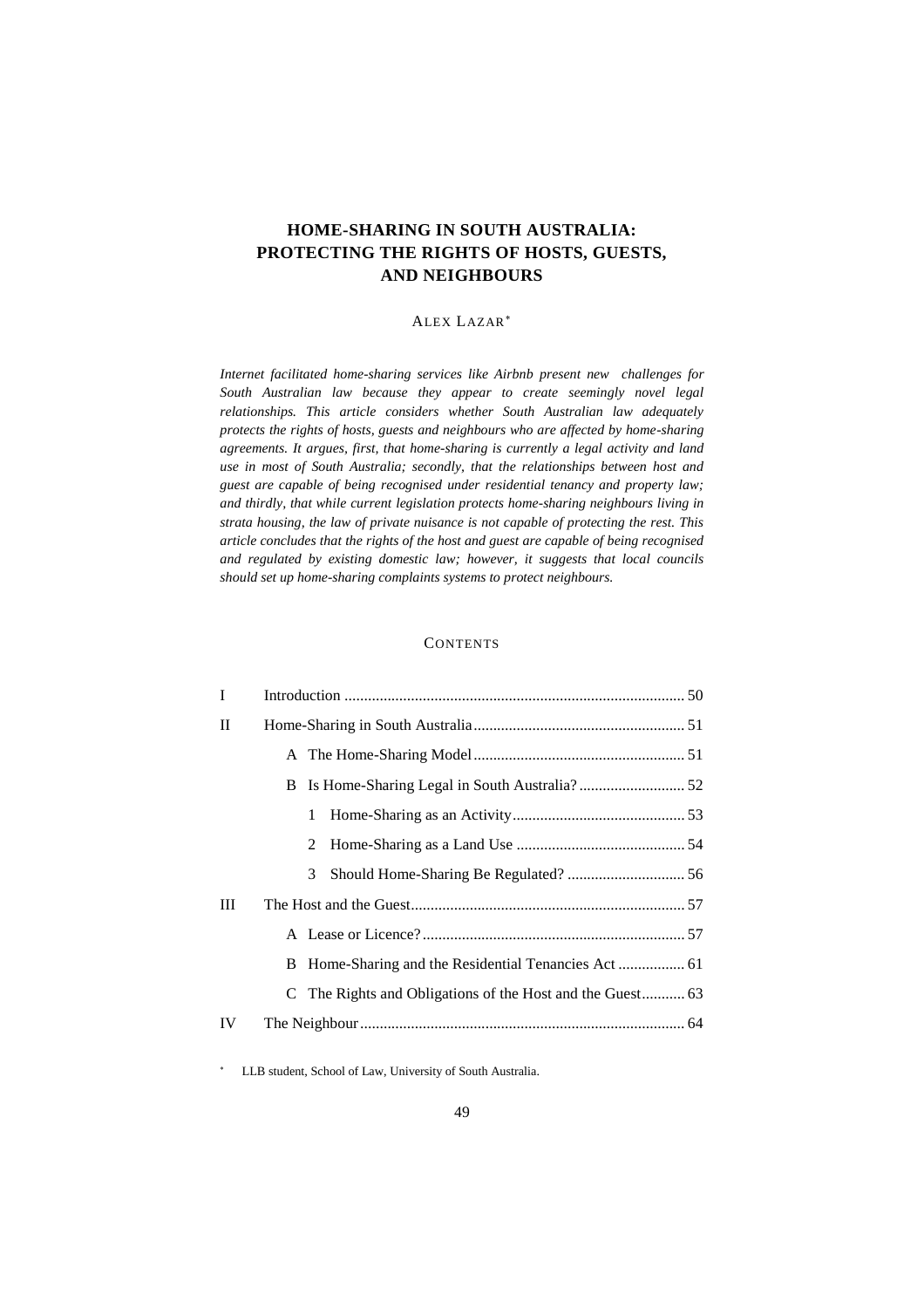| 50 |    | UniSA Student Law Review | Vol 3 |
|----|----|--------------------------|-------|
|    |    |                          |       |
|    | B. |                          |       |
|    |    |                          |       |
|    |    |                          |       |
|    |    |                          |       |
|    |    |                          |       |
| v  |    |                          |       |
|    |    |                          |       |

# <span id="page-1-2"></span><span id="page-1-1"></span>I INTRODUCTION

<span id="page-1-0"></span>Internet home-sharing services like Airbnb have created new ways of obtaining accommodation, which now push the boundaries of South Australian law. The original Airbnb model was simple and convenient: hosts advertised online and shared space in their homes with guests who sought short-term accommodation.<sup>1</sup> However, the model has grown and evolved.<sup>2</sup> Hosts have moved beyond simple space-sharing — many now share their entire homes while away, and even regularly share investment properties instead of renting them out. This evolution has created the new activity of 'home-sharing', to which South Australian laws are not entirely adapted.<sup>3</sup> Currently, neither parliament, nor local councils have specifically addressed home-sharing.<sup>4</sup> A lack of recognition of home-sharing by lawmakers has created uncertainty for those directly involved: it means that people using online services such as Airbnb, either as hosts or guests, are not aware of the legal rights, obligations or relationships they commit to, or whether their activities are permitted at all. There are also implications for people living near home-sharing properties: neighbours may have few rights to recourse when their enjoyment of their land is affected by the home-sharing business.

- Airbnb, *How it Works* <https://www.airbnb.com.au/help/getting-started/how-it-works>.
- <sup>2</sup> Airbnb's evolution has been spectacular; the company is now valued at US\$30 billion and advertises over 87 000 listings in Australia: Guy Dwyer and Tristan Orgill, 'Living like a Local or Rampant Tourism? Short-Term Holiday Letting in New South Wales and the Regulation of Sharing by Planning Laws' (2017) 22 *Local Government Law Journal* 3, 7.
- <sup>3</sup> See, eg, Tom Lodewyke, "Significant Legal Issues" Posed by Rental Platforms' (14 March 2017) *Lawyers Weekly* <http://www.lawyersweekly.com.au/news/20733-significant-legalissues-posed-by-rental-platforms>.
- <sup>4</sup> Council 'Development Plans' do not align with this new business model and only three councils have enacted by-laws to specifically regulate an aspect of home-sharing: see Part II, Section B: Is Home-Sharing Legal in South Australia?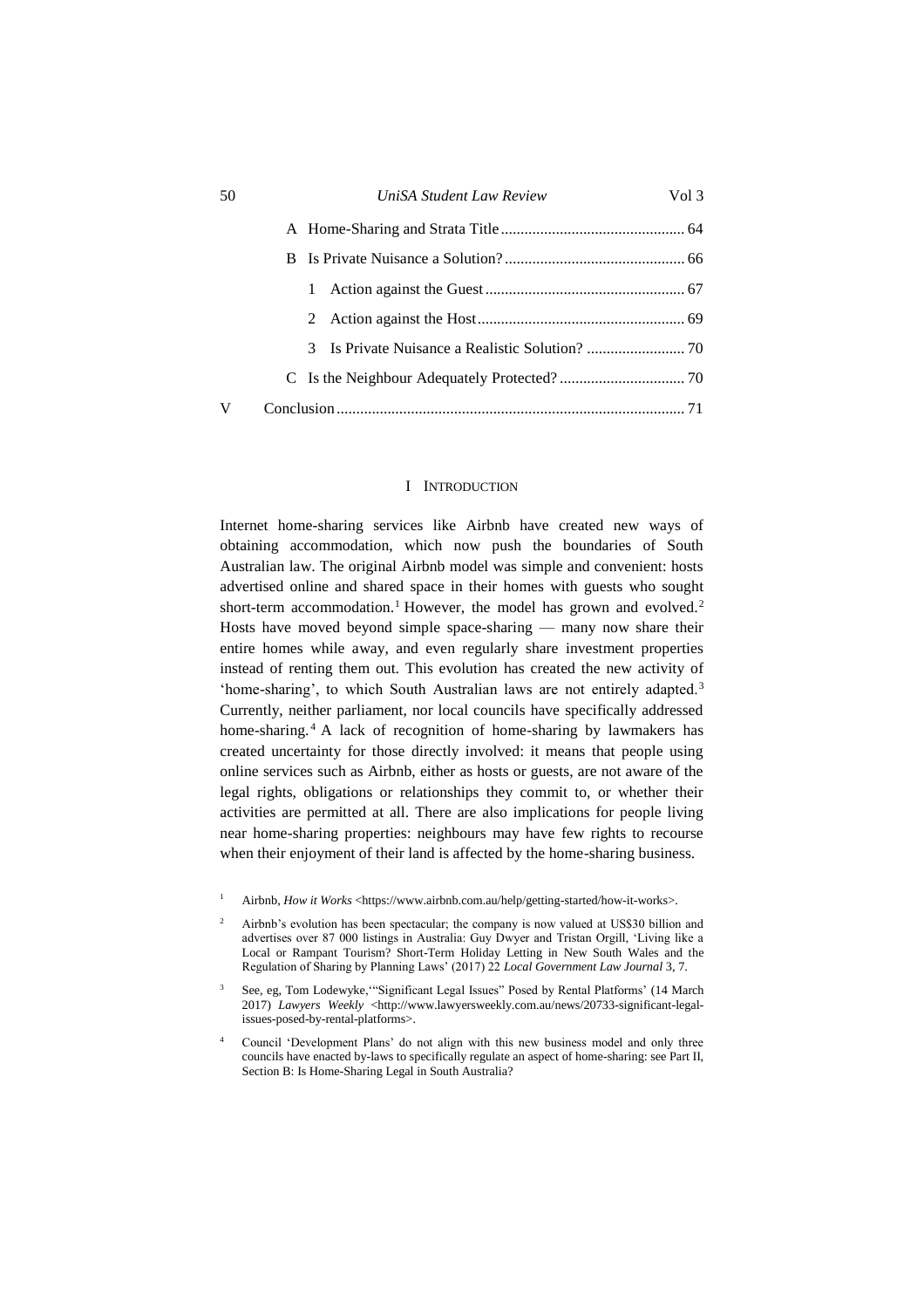This article raises the question of whether specific regulation of homesharing is needed in South Australia to clarify and protect the fundamental rights of the hosts, the guests and the neighbours. It aims to identify the key legal rights and obligations of these parties under current laws, and to recommend the type of action the South Australian Parliament or local councils need to take to regulate home-sharing adequately. The article will argue that the existing legislation governing residential tenancies and strata law, as well as traditional law of property, do not need to be modified to protect private rights of the host, guest, and neighbour in home-sharing agreements. It will also argue that the law of nuisance does not adequately protect many neighbours (ie, those not covered by the strata legislation) and will suggest that local councils should establish home-sharing complaints systems as part of the ongoing planning law reform.

The article begins in Part II by introducing the home-sharing model and considering whether home-sharing is legal under current South Australian law. Part III explores the key rights of hosts and guests who enter homesharing agreements by examining the legal nature of their relationship and the application of tenancy legislation. In Part IV, the article analyses the rights of neighbours who are adversely affected by home-sharing, discusses the tort of private nuisance as a solution and considers the need for regulation of home-sharing by strata corporations.

#### II HOME-SHARING IN SOUTH AUSTRALIA

### <span id="page-2-2"></span>A *The Home-Sharing Model*

<span id="page-2-1"></span><span id="page-2-0"></span>While short-term renting and holiday houses are nothing new,<sup>5</sup> advances in technology have led to the rise of Airbnb and the wider 'sharing economy'<sup>6</sup> — an internet-based economic model that allows people to maximise returns from their underused assets by temporarily sharing them with others.<sup>7</sup> The 'power of the internet' differentiates the peer-to-peer Airbnb home-sharing

<sup>5</sup> Dwyer and Orgill, above [n 2,](#page-1-1) 5.

<sup>6</sup> Airbnb has been said to 'epitomise' the sharing economy: see Kellen Zale, 'Sharing Property' (2016) 87 *University of Colorado Law Review* 501, 502.

<sup>7</sup> See Lara Major, 'There's No Place like (Your) Home; Evaluating Existing Models and Proposing Solutions for Room-Sharing Regulation' (2016) 53 *San Diego Law Review* 469, 470; Stephen R Miller, 'First Principles for Regulating the Sharing Economy' (2016) 53 *Harvard Law Review* 147, 150; Adam Thierer et al, 'How the Internet, the Sharing Economy, and Reputational Feedback Mechanisms Solve the "Lemons Problem"' (2016) 70 *University of Miami Law Review* 830, 834.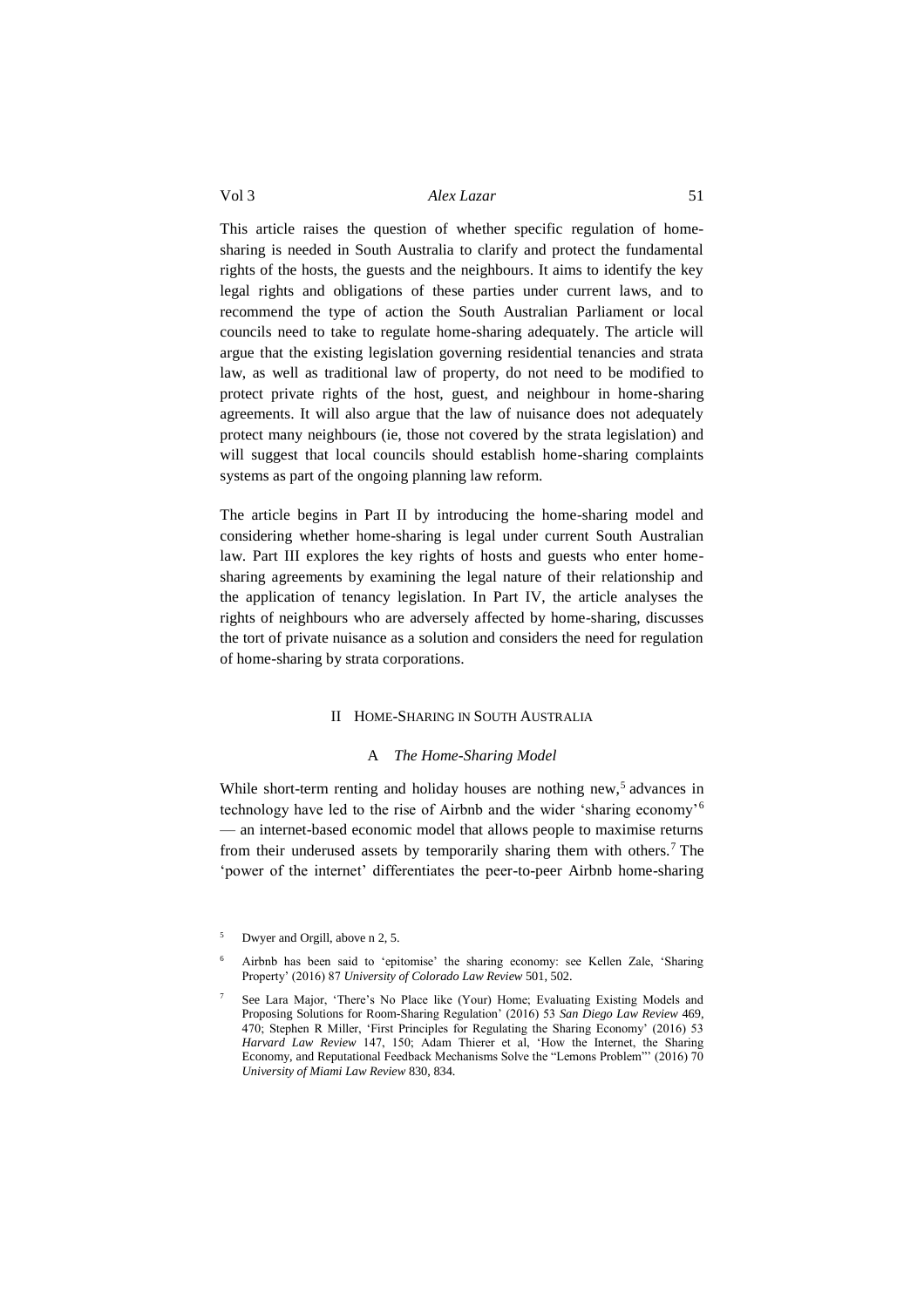<span id="page-3-1"></span>model from traditional lodging: searching, interaction and payment are all facilitated and simplified by online portals.<sup>8</sup>

Legal problems with the home-sharing model are surfacing as it gains popularity. Issues with taxation of transactions, <sup>9</sup> home insurance, <sup>10</sup> confidentiality of user information,<sup>11</sup> and liability for tortious conduct of guests  $12$  are being discussed around the world, alongside the wider ongoing debate about the effect of home-sharing on the hotel industry and wider economy.<sup>13</sup> This article, however, will not attempt to solve all the problems that home-sharing poses for South Australia. The discussion focuses on the fundamental issues affecting the private rights of the home-sharing host, guest, and neighbour.

### B *Is Home-Sharing Legal in South Australia?*

<span id="page-3-0"></span>Generally speaking, everything which is not forbidden is allowed.<sup>14</sup> Online home-sharing is not expressly addressed by any South Australian law, but the scenarios it creates resemble traditional methods of sharing accommodation, some of which are already regulated. Home-sharing often takes the form of one of three scenarios: <sup>15</sup>

- <sup>8</sup> Chad Marzen, Darren A Prum and Robert J Aalberts, 'The New Sharing Economy: The Role of Property, Tort and Contract Law for Managing the Airbnb Model' (2017) 13(2) *New York University Journal of Law and Business* 295, 300.
- <sup>9</sup> See Legislative Assembly Committee on Environment and Planning, Parliament of New South Wales, *Adequacy of the Regulation of Short Term Holiday Letting in New South Wales* (2016) 48–9 [3.146]–[3.150] ('*NSW Legislative Assembly Committee on Short Term Holiday Letting'*); Thomas A Dickerson and Sylvia O Hinds-Radix, 'Taxing Internet Transactions: Airbnb and the Sharing Economy' (2014) 86 *New York State Bar Journal* 49; Marzen, Prum and Aalberts, above [n 8.](#page-3-1)
- <sup>10</sup> *NSW Legislative Assembly Committee on Short Term Holiday Letting*, above n 9, 46–8 [3.133]–[3.145].
- See generally Sophie Bradshaw, 'Airbnb and Uber: The Need for Social Sharing Sites to Gain Trust through Privacy Compliance' (2015) 12(6) *Privacy Law Bulletin* 153.
- <sup>12</sup> See, eg, Talia G Loucks, 'Travelers Beware: Tort Liability in the Sharing Economy' (2015) 10 *Washington Journal of Law, Technology & Arts* 329, 331–5.
- <sup>13</sup> See generally Miller, above [n 7.](#page-2-2)
- <sup>14</sup> See the often-repeated phrase quoted by Stanley Mosk in 'The Common Law and the Judicial Decision-Making Process' (1988) 11(1) *Harvard Journal of Law & Public Policy* 35, 39: 'In England, everything is permitted except what is forbidden. In Germany, everything is forbidden except what is permitted. In France, everything is allowed, even what is prohibited. In the USSR, everything is prohibited, even what is permitted.'
- <sup>15</sup> In Melbourne and Sydney, nearly 60 per cent of all Airbnb listings are entire homes: see Airdna, *Sydney, Australia: Market Overview* (2017) <https://www.airdna.co/city/au/sydney>; Airdna, *Melbourne, Australia: Market* (2017) <https://www.airdna.co/city/au/melbourne>.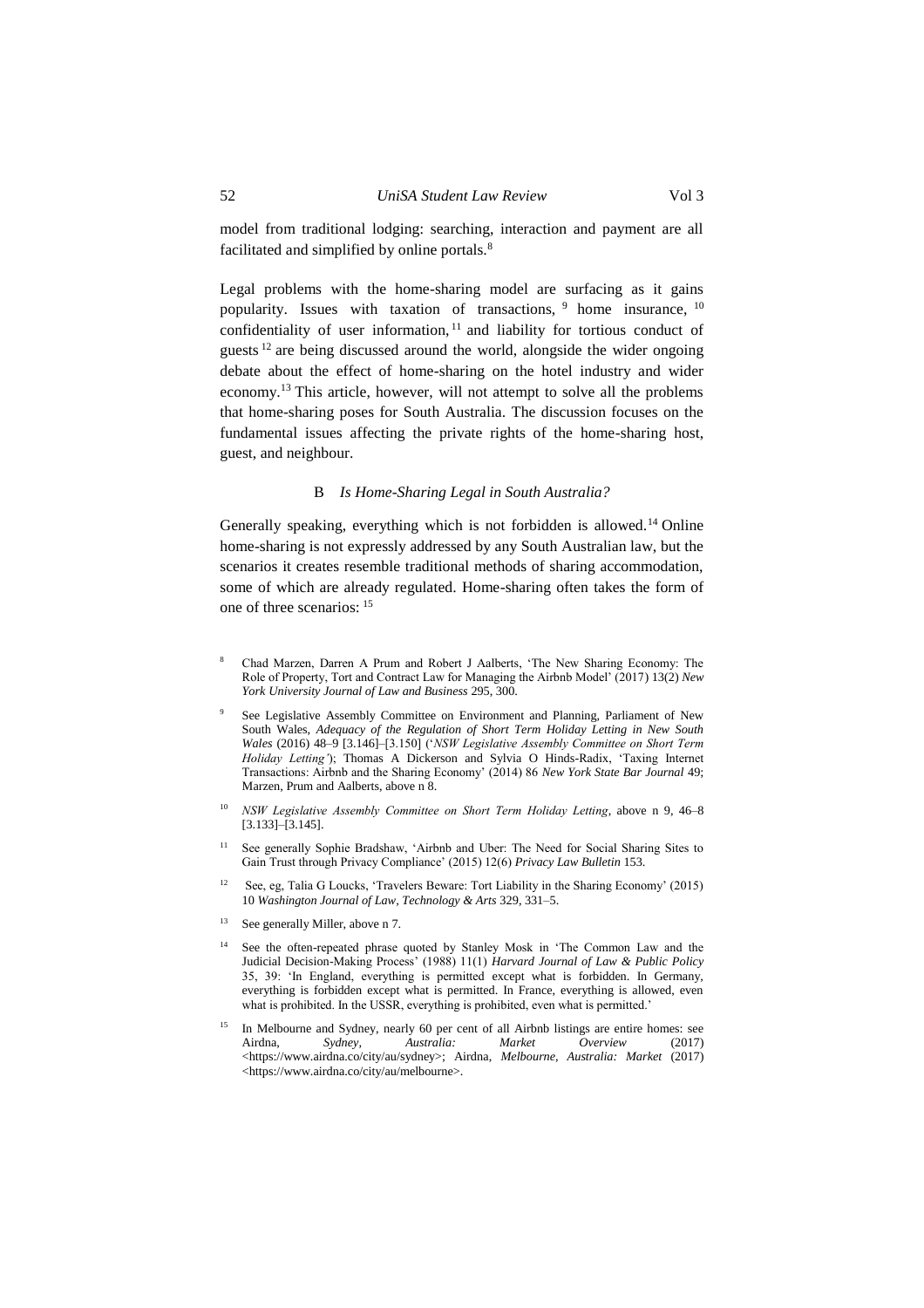- 1. The host continues to reside at the property and shares part of the property with guests ('present host');
- 2. The host leaves their principal place of residence temporarily and makes the entire property available to guests ('temporarily absent host'); or
- 3. The host does not reside at the property, and makes the entire property available to a series of short term guests on a continuing basis ('permanently absent host').<sup>16</sup>

With these three scenarios in mind, this Section considers whether homesharing is a legal activity, and whether it is a lawful land use under planning law.

#### <span id="page-4-0"></span>1 *Home-Sharing as an Activity*

Although the online Airbnb model is novel, all three of the common homesharing scenarios are essentially ordinary private transactions. The law sees no problem with allowing a friend to occupy a spare room ('present host'), or having someone house-sit while on holiday ('temporarily absent host'), or renting out an investment property ('permanently absent host'). These types of private agreements are barely regulated, and are certainly not prohibited. It is only when the home-sharing activity moves away from being a private arrangement, and begins to look like a commercial service, that the law takes a regulatory interest.<sup>17</sup>

<span id="page-4-1"></span>Using services like Airbnb to facilitate home-sharing does not instantly turn the host's home into a regulated hotel or motel in the traditional sense. However, a property used for large-scale home-sharing, such as a guest house or lodging house, can begin to resemble a more commercial operation; and at this point, the host may be subject to regulation. Three South Australian councils have enacted by-laws<sup>18</sup> which require hosts to obtain permits before they can lawfully operate 'lodging houses'.<sup>19</sup> Adelaide City Council's bylaws apply to the running of 'building[s] or part thereof … providing accommodation where the occupants share facilities (toilets, ablutions and

- <sup>17</sup> The development of hotels is strictly regulated in metropolitan Adelaide and requires planning permission: see, eg, Government of South Australia, *Development Plan: Adelaide (City)*, 24 September 2015 ('*Development Plan: Adelaide (City)*'.
- <sup>18</sup> Councils have a general power to enact by-laws 'for the good rule and government of the area, and for the convenience, comfort and safety of its community': *Local Government Act 1999* (SA) s 246(2).
- <sup>19</sup> Corporation of the City of Adelaide, *Lodging Houses,* By-Law no 9, 31 May 2011; City of Burnside, *Lodging Houses By-Law 2014,* By-Law no 7, 1 September 2014; City of Port Adelaide Enfield, *Lodging Houses*, By-Law no 6 of 2015, 14 July 2015.

See also Dwyer and Orgill, above n [2,](#page-1-1) 29–31.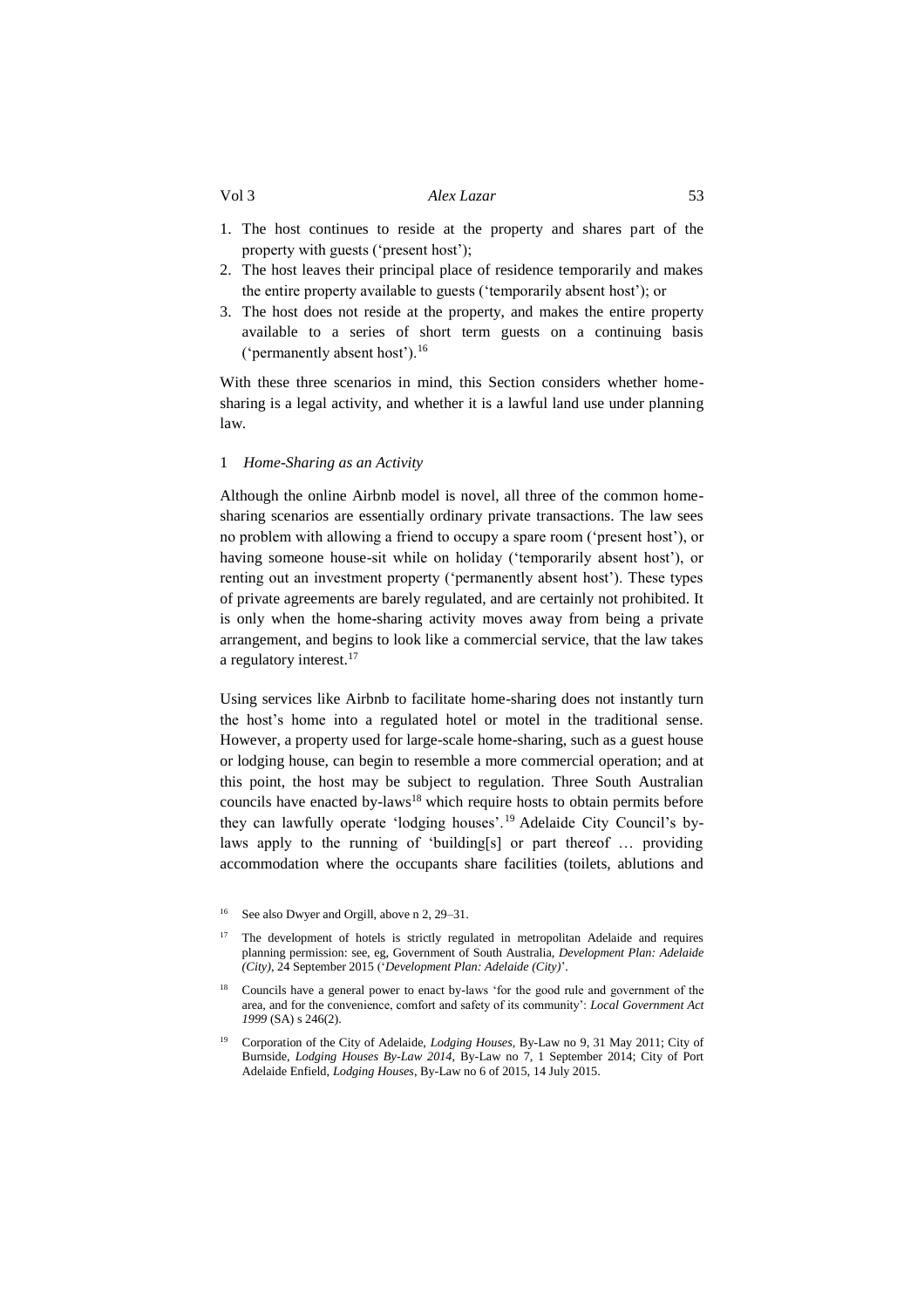kitchens) ... but not ... a flat nor any motel, hotel, or health care facility'.<sup>20</sup> Meanwhile, council by-laws in Port Adelaide Enfield require owners to obtain permits to operate buildings 'available for occupation by five or more persons on a commercial basis', but not flats, motels, hotels, health care facilities, schools, or institutional boarding houses. <sup>21</sup> 'Commercial basis' in this context has been defined to mean 'available for members of the public generally for a charge which is more than a token'. <sup>22</sup> Therefore, within the boundaries of these three councils, hosts whose premises are not divided into separate 'flats'<sup>23</sup> would require a permit to host more than two guests (or five in Port Adelaide Enfield) on a service like Airbnb, provided it is available to the public and for payment.<sup>24</sup> However, in the vast majority of the State, home-sharing remains an entirely legal and unregulated activity.

#### <span id="page-5-0"></span>2 *Home-Sharing as a Land Use*

The regulation of planning and land use in South Australia is left to local councils by the current *Development Act 1993* (SA) ('*Development Act*'). The Act enables each council to enact a custom 'Development Plan' for their region,<sup>25</sup> which informs residents about 'what can and cannot be done in the future on any piece of land in the area'.<sup>26</sup> Development Plans restrict changes to the 'use' of land; $27$  in most residential zones, use of land as a 'dwelling' is permitted, and 'non-complying' uses include hotels, motels, and

- <sup>20</sup> Corporation of the City of Adelaide, *Lodging Houses,* By-Law no 9, 31 May 2011, cl 1.5.
- <sup>21</sup> City of Port Adelaide Enfield, *Lodging Houses*, By-Law no 6 of 2015, cl 6.9.2. The Burnside Council by-laws are similar, but do not require occupation on a 'commercial basis': City of Burnside, *Lodging Houses By-Law 2014,* By-Law no 7, 1 September 2014, cl 3.8.
- <sup>22</sup> *Buckle v Carrington Cottages Management Inc* [2002] SARTT 11 (23 January 2002); *Hu v Sun* [2009] SARTT 19 (30 December 2009).
- <sup>23</sup> A 'flat' is defined as 'any self-contained suite of rooms designed, intended or adopted, for separate occupation including bathroom and sanitary conveniences provided for that occupation': Corporation of the City of Adelaide, *Lodging Houses,* By-Law no 9, 31 May 2011, cl 1.3; City of Burnside, *Lodging Houses By-Law 2014,* By-Law no 7, 1 September 2014, cl 3.6; City of Port Adelaide Enfield, *Lodging Houses*, By-Law no 6 of 2015, 14 July 2015, cl 6.6.
- <sup>24</sup> Interestingly, the Burnside City Council imposes a very tight regulatory scheme for lodging houses, regulating everything from the level of natural lighting to the individual pieces of bedroom furniture: City of Burnside, *Lodging Houses By-Law 2014*, By-Law no 7, 1 September 2014, cls 5–13.
- <sup>25</sup> *Development Act 1993* (SA) s 23 ('*Development Act*').
- <sup>26</sup> Government of South Australia: Department of Planning, Transport and Infrastructure, *Guide: Development Plans and Development Plan Amendments* (October 2013) 5 [3.3].
- See *Chamwell Pty Ltd v Strathfield Council* (2007) 151 LGERA 400, 406 [27]: '[I]n planning law, use must be for a purpose … The purpose is the end to which land is seen to serve. It describes the character which is imparted to the land at which the use is pursued'.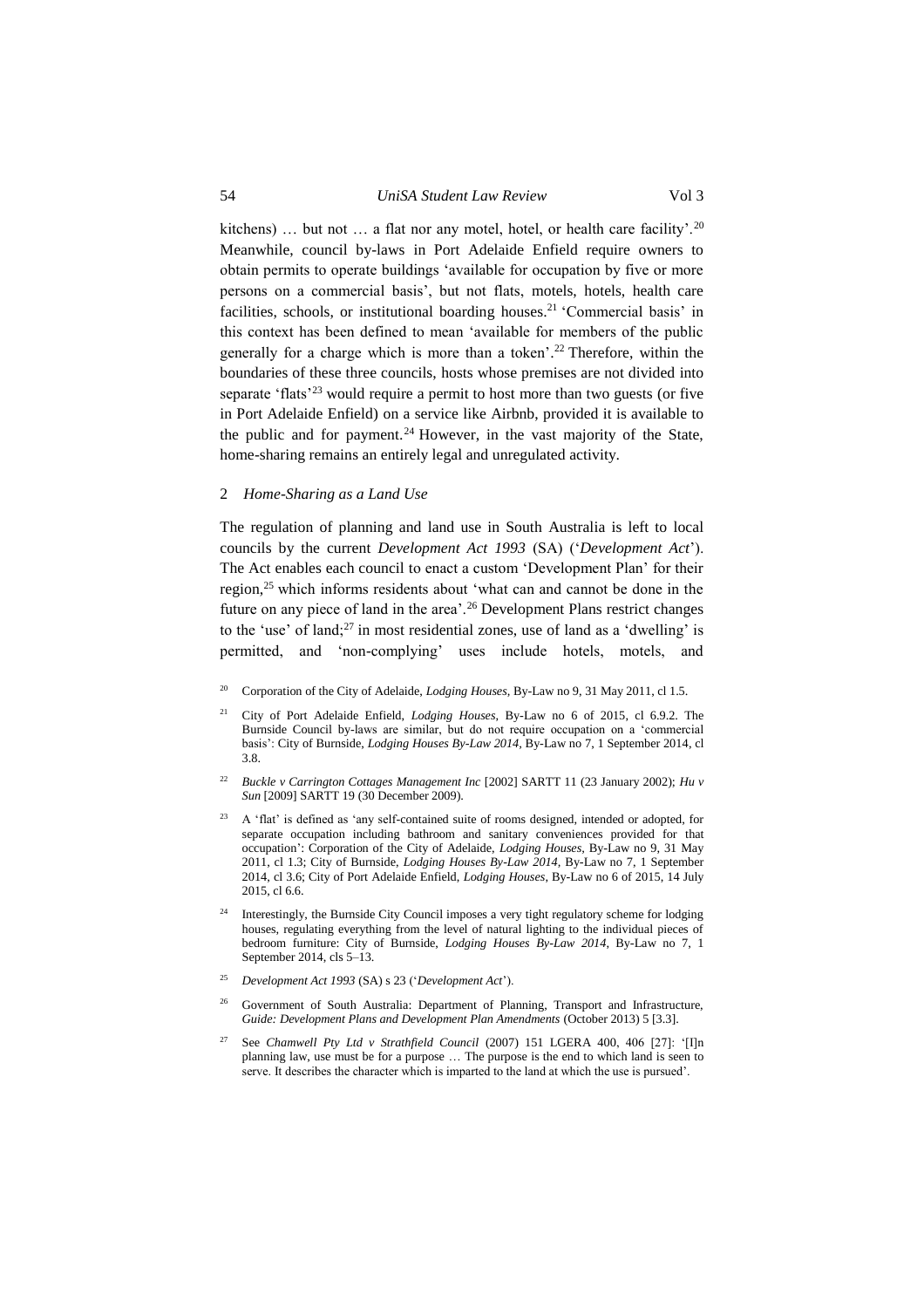backpackers' hostels.<sup>28</sup> Therefore, whether home-sharing is permitted under a Development Plan will depend on whether, by home-sharing, the host changes the use of their land to a 'non-complying' use. <sup>29</sup> The State Government clarified this issue in March 2016 by releasing an 'Advisory Notice' designed to assist with interpretation of the laws as they relate to home-sharing. The Notice states:<sup>30</sup>

A dwelling will remain a dwelling if it is occupied sporadically; let out during holiday periods to short term occupants; let for short term use; or if the owner … uses it occasionally and then for relatively short periods. Unless development is undertaken to physically alter the dwelling such that it is no longer a dwelling, it remains a dwelling. $31$ 

This Notice confirmed that home-sharing does not constitute a change of land use unless physical alterations are made. However, at the time of writing, South Australian planning law is undergoing reform. The *Planning, Development and Infrastructure Act 2016* (SA) ('*PDI Act*') received royal assent in April 2016 but has only partially come into operation.<sup>32</sup> Under the *PDI Act*, individual Development Plans for each council will eventually be abolished and replaced with a state-wide 'Planning and Design Code' ('the Code').<sup>33</sup> The Code will be developed by a newly formed committee in consultation with 'councils, industry and communities,'<sup>34</sup> and will divide the

- <sup>29</sup> A change in use is recognised when a new use supersedes a previous use, when there is a commencement of new use after period of non-use, or when an additional use is commenced in addition to the existing one: *Development Act* s 6(1).
- <sup>30</sup> Government of South Australia: Department of Planning Transport and Infrastructure, *Building: Application of the Change in Use Provisions — Dwelling Status,* Advisory Notice 4/16, March 2016.
- <sup>31</sup> Ibid. The notice also points out that what constitutes 'change of land use' under s 6 of the *Development Act* has no relation to the time a dwelling is or is not occupied, any short-term leasing, or any platforms or tools used to facilitate occupancy or rental: at 2. The Victorian Supreme Court came to a similar conclusion when confronted with a similar issue: see *Genco v Salter* [2013] VSCA 365 (12 December 2013).
- <sup>32</sup> *PDI Act* s 2. The *PDI Act* will eventually wholly repeal the *Development Act*: *Planning, Development and Infrastructure Act 2016* (SA) sch 2 pt 2. At the time of writing, a majority of the *PDI Act* remains inoperable, including all provisions relating to the Planning and Design Code: *Planning, Development and Infrastructure Act (Commencement) Proclamation 2017* (SA).
- <sup>33</sup> *PDI Act* ss 65–8. The Code is intended to remove the burden of 'maintaining convoluted development plans' from local councils and instead to provide them with a simpler set of regional plans and a menu of zoning options: South Australia, *Parliamentary Debates,* House of Assembly, 28 October 2015, 6 (John Rau).
- <sup>34</sup> Government of South Australia: Department of Planning, Transport and Infrastructure, *Planning and Design Code* (16 August 2017) SA Planning Portal

<span id="page-6-0"></span><sup>28</sup> *Development Plan: Adelaide (City)*, above n [17,](#page-4-1) 149; Government of South Australia, *Development Plan: Port Adelaide Enfield Council,* 22 August 2017, 134–5.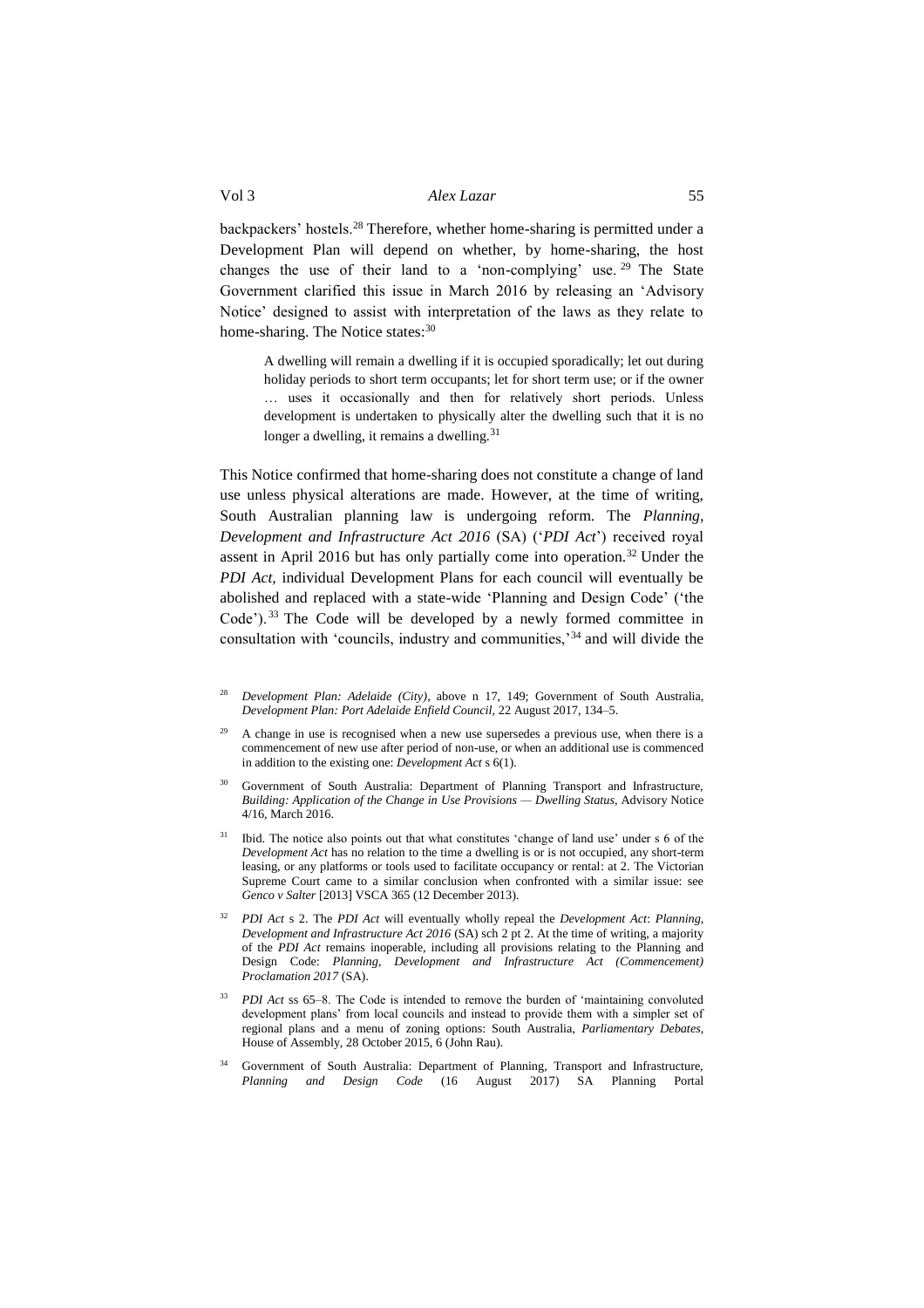State into planning zones, sub-zones, and overlays, all of which have different planning rules.<sup>35</sup> At the time of writing, the Code is still in a 'research' phase and no timeline has been given for its implementation.<sup>36</sup>

As the law currently stands, therefore, home-sharing is an entirely permitted land use, unless physical development is undertaken to turn it into something other than a dwelling. Given that the new Planning and Design Code is yet to be developed, it remains to be seen whether it will bring a change.

#### <span id="page-7-0"></span>3 *Should Home-Sharing Be Regulated?*

From the perspective of the host and the guest, it is difficult to find any reasons why home-sharing should be an activity that requires a permit, or even why it should be regulated in any way. As long as the home-sharing operation does not take the form of a hotel (in which case, the people seeking accommodation expect a certain standard), home-sharing arrangements are private agreements and the parties should be free to decide the terms. The Airbnb model operates on this premise; hosts price their listings according to the standard of accommodation provided, and guests can inspect the listing and its reviews before entering the agreement.<sup>37</sup> Naturally, the neighbours of home-sharing owners have different concerns and their perspective is considered in Part IV.

This article does not consider the wider legal and political considerations beyond those of the host, guest, and neighbour. <sup>38</sup> Around the world, for various reasons, governments and councils have taken steps either to outlaw home-sharing,<sup>39</sup> or to embrace it.<sup>40</sup> Considering that so little regulatory action

 $\overline{a}$ 

- <sup>37</sup> See Airbnb, above [n 1.](#page-1-2)
- <sup>38</sup> See Part II, Section A: The Home-Sharing Model.

<sup>&</sup>lt;http://www.saplanningportal.sa.gov.au/our\_new\_system/planning\_and\_design\_code>; See also *PDI Act* ss 6, 66.

<sup>35</sup> *PDI Act* s 66.

<sup>&</sup>lt;sup>36</sup> Government of South Australia: Department of Planning, Transport and Infrastructure, above [n 34.](#page-6-0)

<sup>39</sup> For example, short term leasing under 30 days is prohibited in New York (in buildings containing three or more units, unless the owner is present and there are only one or two guests) and in Berlin: see Joanna Walters, 'Something in the Airbnb: Hosts Anxious as New York Begins Crackdown', *The Guardian* (online), 13 February 2017 <https://www.theguardian.com/technology/2017/feb/12/airbnb-hosts-new-york-finesgovernment-illegal>; Matt Payton, 'Berlin Stops Airbnb Renting Apartments to Tourists to Protect Affordable Housing', *Independent* (online), 1 May 2016 <http://www.independent.co.uk/news/world/europe/airbnb-rentals-berlin-germany-touristban-fines-restricting-to-protect-affordable-housing-a7008891.html>.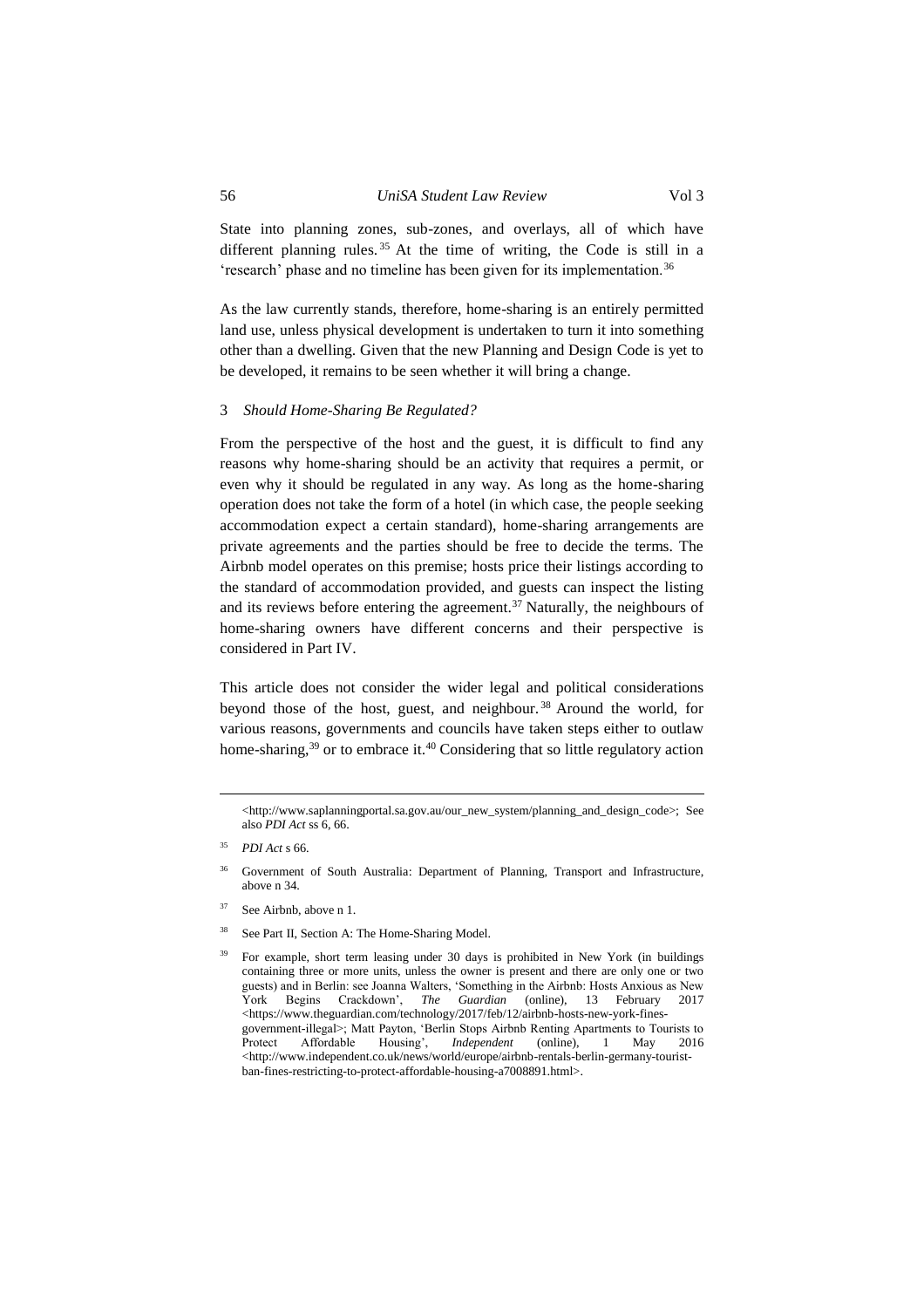has been taken in South Australia to date, the ongoing planning law reform presents a good opportunity for councils to review their position on homesharing.<sup>41</sup> The development stage of the incoming Planning and Design Code should be used to consider the impact that home-sharing is having in each region and to ensure that the remaining 71 councils' inaction is not an oversight, but an informed decision.

### III THE HOST AND THE GUEST

<span id="page-8-0"></span>This Part considers the rights and obligations that a host and guest commit to once they enter into a home-sharing agreement. Section A asks whether the home-sharing relationship is a lease or a licence; and Section B considers whether the *Residential Tenancies Act 1995* (SA) applies to home-sharing.

# <span id="page-8-2"></span>A *Lease or Licence?*

<span id="page-8-1"></span>Whether a home-sharing agreement constitutes a lease or a licence will have a significant effect on the parties' mutual rights and obligations. The differences stem from the nature of these relationships: a leasehold creates property rights, while a licence merely conveys a privilege. <sup>42</sup> If a homesharing agreement takes the form of a licence, $43$  the rights and obligations of the parties will be limited to those mandated by the Airbnb contract and common law rules of contractual licences.<sup>44</sup> The guest is permitted to be on the land by mere invitation and can be evicted if the contract is breached.<sup>45</sup> However, more is required of both the host and the guest when their relationship is that of a landlord and tenant: covenants imposed by both common law and statute must be adhered to by the parties. Common law

 $\overline{a}$ 

The NSW Parliament commissioned an inquiry in 2016 into the need for regulation of home sharing and presented findings very favourable to home-sharing: it was recommended that all forms of home-sharing be permitted under planning legislation: *NSW Legislative Assembly Committee on Short Term Holiday Letting*, above n 9, 2–4 [1.1]–[1.18].

<sup>41</sup> A response from local councils should be preferred to a uniform state-wide approach. Home-sharing is an issue closely related to the character and needs of the locality, and local councils are in the best position to determine both. For example, rural councils may respond more favourably to home-sharing than metropolitan councils because many have a fluctuating (seasonal) population, making the building of hotels unsustainable.

<sup>42</sup> See Brendan Edgeworth et al, *Sackville & Neave Australian Property Law* (LexisNexis Butterworths, 9<sup>th</sup> ed, 2013) 9–10; *Thomas v Sorrell* (1673) 124 ER 1098.

It will likely be seen as a 'contractual licence' because it originates in contract: see, eg, Edgeworth et al, above n [42,](#page-8-2) 9–10; *Cowell v Rosehill Racecourse Co Ltd* (1937) 56 CLR 605.

<sup>44</sup> *Cowell v Rosehill Racecourse Co Ltd* (1937) 56 CLR 605, 616–17.

<sup>45</sup> Ibid 630–1.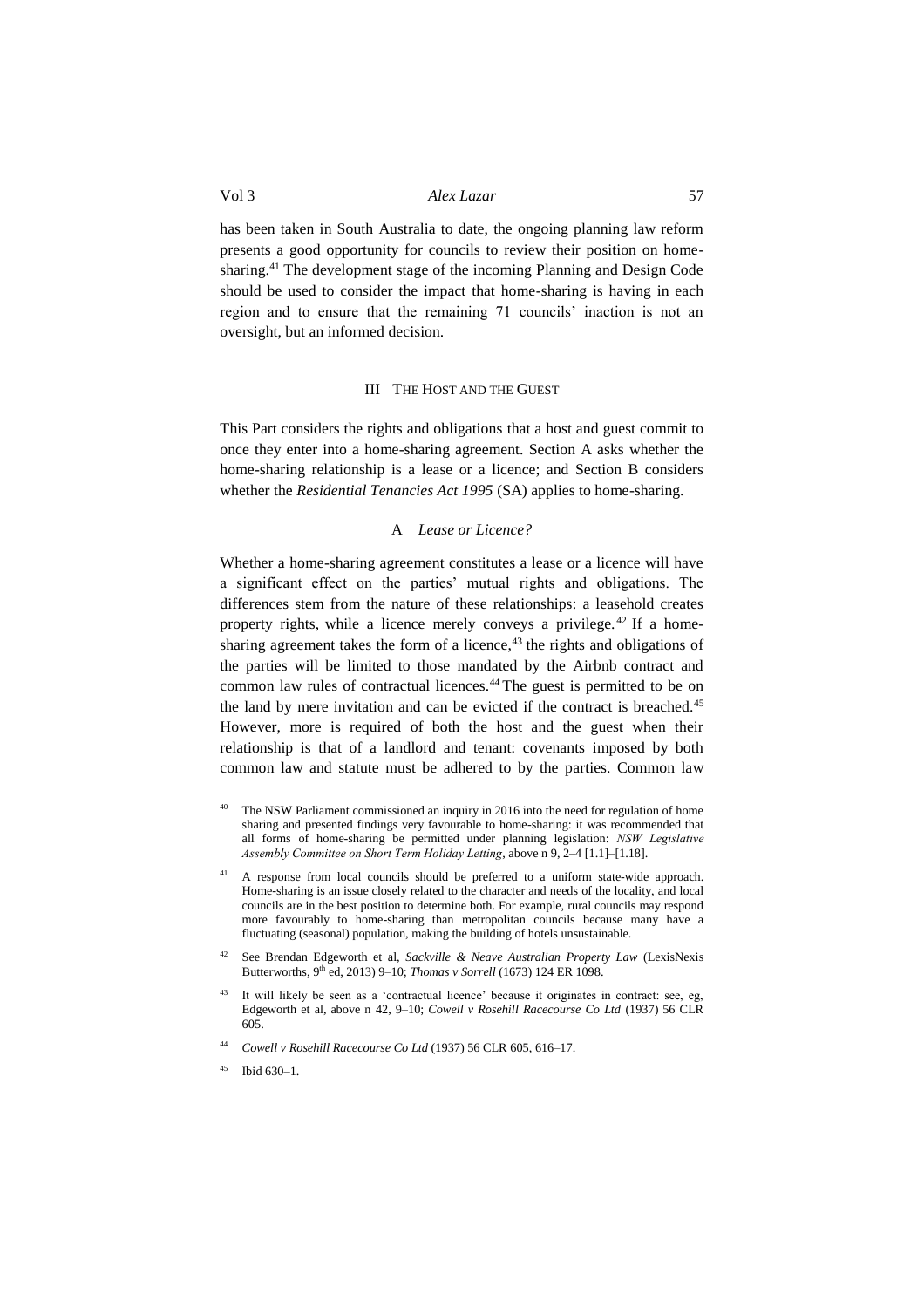covenants (which are largely mirrored by the *Residential Tenancies Act 1995* (SA) where it applies) include: the tenant's right to quiet enjoyment of their land;<sup>46</sup> the tenant's obligation to use premises in a tenant-like manner;<sup>47</sup> the landlord's obligation to maintain fitness for purpose;<sup>48</sup> and the landlord's limited duty of care owed to the tenant.<sup>49</sup> Further covenants imposed by the *Real Property Act 1886* (SA) mandate that tenants must pay rent as agreed<sup>50</sup> and keep the premises in reasonably good repair.<sup>51</sup>

The law governing the distinction between lease and licence is settled. A lease is distinguished from a licence by the test of exclusive possession: if a tenant is intended to have possession of the premises to the exclusion of the landlord, the relationship will be seen as a lease.<sup>52</sup> 'Exclusive possession' is evident when the tenant has 'unrestricted access to and use of' the premises.<sup>53</sup> This includes control over who is permitted on the premises,  $54$  when the premises will be locked,<sup>55</sup> or how the premises will generally be used.

The standard Airbnb terms, which apply to all hosts and guests, make it clear that Airbnb intends their home-sharing agreements to be licences. <sup>56</sup> The contract defines the phrases 'short term rental', 'home sharing', and 'booking' in the same way: 'a limited license to enter and use the

- <sup>47</sup> See, eg, *Warren v Keen* [1954] 1 QB 15, 20; *RTA* ss 69–71.
- <sup>48</sup> See, eg, *Cruse v Mount* [1933] Ch 278; *Hill v Harris* [1965] 2 QB 601, 614–15; cf *City of Subiaco v Heytesbury Properties Pty Ltd* (2001) 24 WAR 146, 155–6 [33]–[42]; *RTA* ss 66– 8.
- <sup>49</sup> See, eg, *Jones v Bartlett* (2000) 205 CLR 166; *Northern Sandblasting Pty Ltd v Harris* (1997) 188 CLR 313; *RTA* s 68; Peter Butt, 'Landlord's Liability for Defective Premises' (2006) 80 *Australian Law Journal* 284, 284–5.
- <sup>50</sup> *Real Property Act 1886* (SA) s 124(a).
- Ibid s 124(b). The obligation to repair does not include complete renewal or reconstruction, and 'reasonable wear and tear' with regard to the condition of the property is excepted: see *Lurcott v Wakely* [1911] 1 KB 905; *Proudfoot v Hart* (1890) 25 QBD 42.
- <sup>52</sup> *Radaich v Smith* (1959) 101 CLR 209, 214 ('*Radaich v Smith*'); *Street v Mountford* [1985] AC 809 ('*Street*'), 826–7; Leases also require certainty of duration; however, this is rarely an issue in Airbnb agreements.
- <sup>53</sup> *Street* [1985] AC 809, 818.
- <sup>54</sup> *Radaich v Smith* (1959) 101 CLR 209, 225.
- <sup>55</sup> Ibid 217.
- <sup>56</sup> Airbnb, *Terms of Service* <https://www.airbnb.com.au/terms>.

<sup>46</sup> See, eg, *Markham v Paget* [1908] 1 Ch 697; *Goldsworthy Mining Ltd v Federal Commissioner of Taxation* (1973) 128 CLR 199, 214; *Hawkesbury Nominees Pty Ltd v Battik Pty Ltd* [2000] FCA 185, [35]–[41]; *Residential Tenancies Act 1995* (SA) ss 65, 72 ('*RTA*').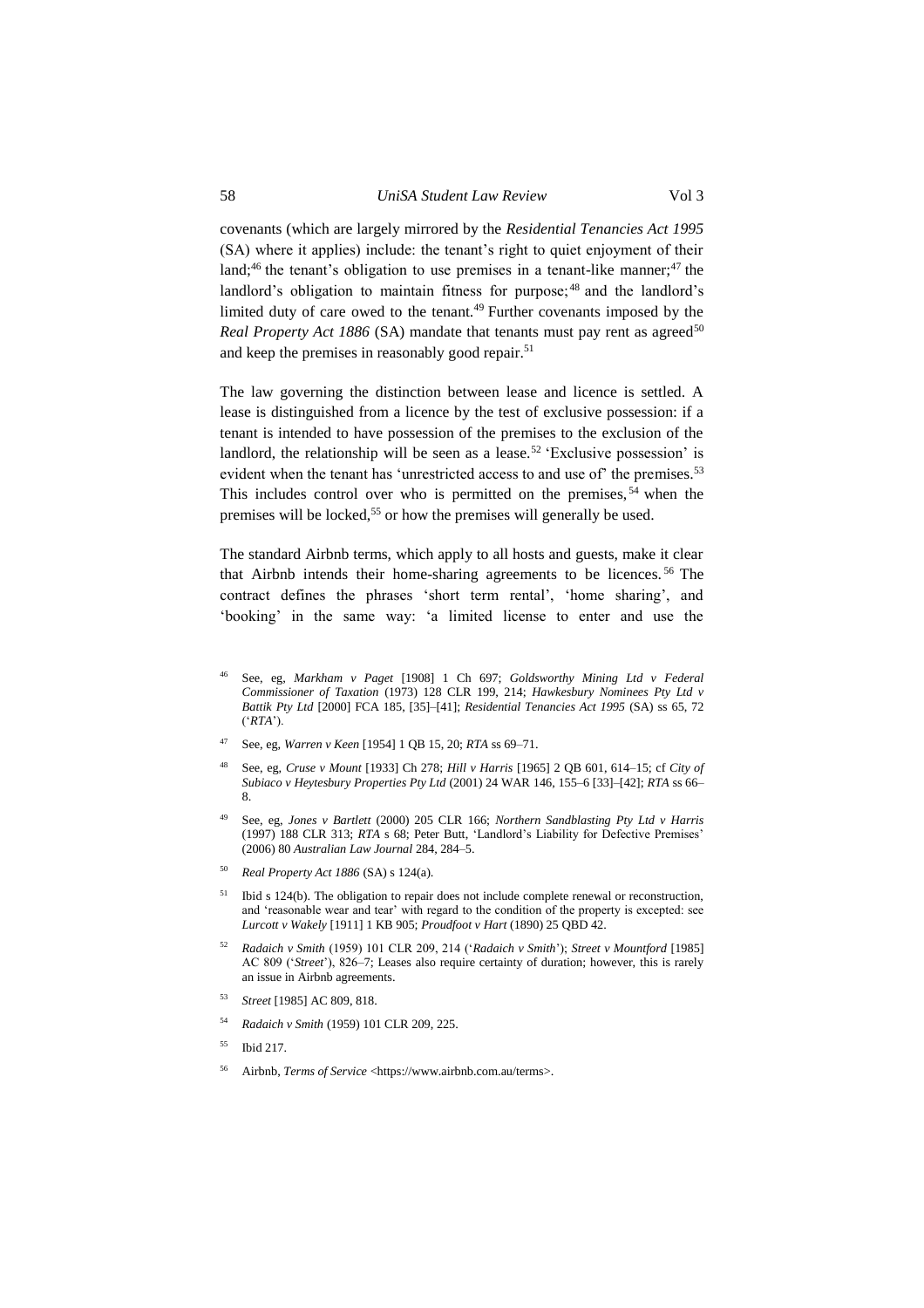accommodation'.<sup>57</sup> However, when interpreting the nature of the relationship, courts will look beyond the label, and determine whether exclusive possession existed by examining the entire arrangement. <sup>58</sup> In *Radaich v Smith*, <sup>59</sup> an agreement to occupy premises was phrased as an 'exclusive licence'.<sup>60</sup> The High Court decided that despite deliberate avoidance of the labels of 'lessee' and 'lessor', the relationship took the form of a lease. McTiernan J explained that the relationship between the parties 'is determined by the law and not the label they chose to put on it'.<sup>61</sup> This reasoning, and particularly the judgment of Windeyer J, received unanimous support from the House of Lords some years later in *Street v Mountford*<sup>62</sup> and is now widely accepted as the correct approach.<sup>63</sup>

If the label given by Airbnb is not determinative, how does the law classify the three home-sharing scenarios identified in Part II above? The Victorian Supreme Court considered this issue in *Swan v Uecker*<sup>64</sup> ('*Swan*'). In that case, Ms Swan leased a St Kilda apartment to Ms Uecker, who in turn hosted the property on Airbnb. The issue was whether hosting the property on Airbnb (as a 'temporarily absent host') constituted subleasing.<sup>65</sup> The matter to be decided was whether the relationship between Ms Uecker and her guests was a lease or a licence. Croft J considered the relevant authorities and concluded that the relationship was a lease<sup>66</sup> — Ms Uecker had been granted exclusive possession by way of her own lease, and had 'effectively and practically passed that occupation, with all its qualities,' to her Airbnb

- <sup>57</sup> Ibid.
- <sup>58</sup> *Radaich v Smith* (1959) 101 CLR 209, 214.
- <sup>59</sup> (1959) 101 CLR 209.
- <sup>60</sup> Ibid 214.
- $61$  Ibid.
- $62$  [1985] AC 809, 826–7.
- <sup>63</sup> See also the comments of McHugh J in *Western Australia v Ward* (2002) 213 CLR 1, 222–3 [502] citing Griffith CJ in *Landale v Menzies* (1909) 9 CLR 89, 100–1: '[A] contract giving a person the legal right to exclusive possession of land or tenement for a determinate period, however short, is a lease'.
- $64$  (2016) 50 VR 74.
- <sup>65</sup> The listing provided that the entire apartment would be available and noted that Ms Uecker would be 'leaving to allow [the guest] to have it all to yourself': *Swan v Uecker* (2016) 50 VR 74, 96 [53] ('*Swan*'); Ms Uecker also advertised the property in a 'present host' scenario, but Croft J did not consider this relevant to the issue at hand: *Swan,* 82 [19].
- His Honour also acknowledged the label of 'licence' given by the Airbnb contract and dismissed it as irrelevant to the distinction between lease and licence with reference to *Street*: *Swan* (2016) 50 VR 74, 96 [53], 100 [66].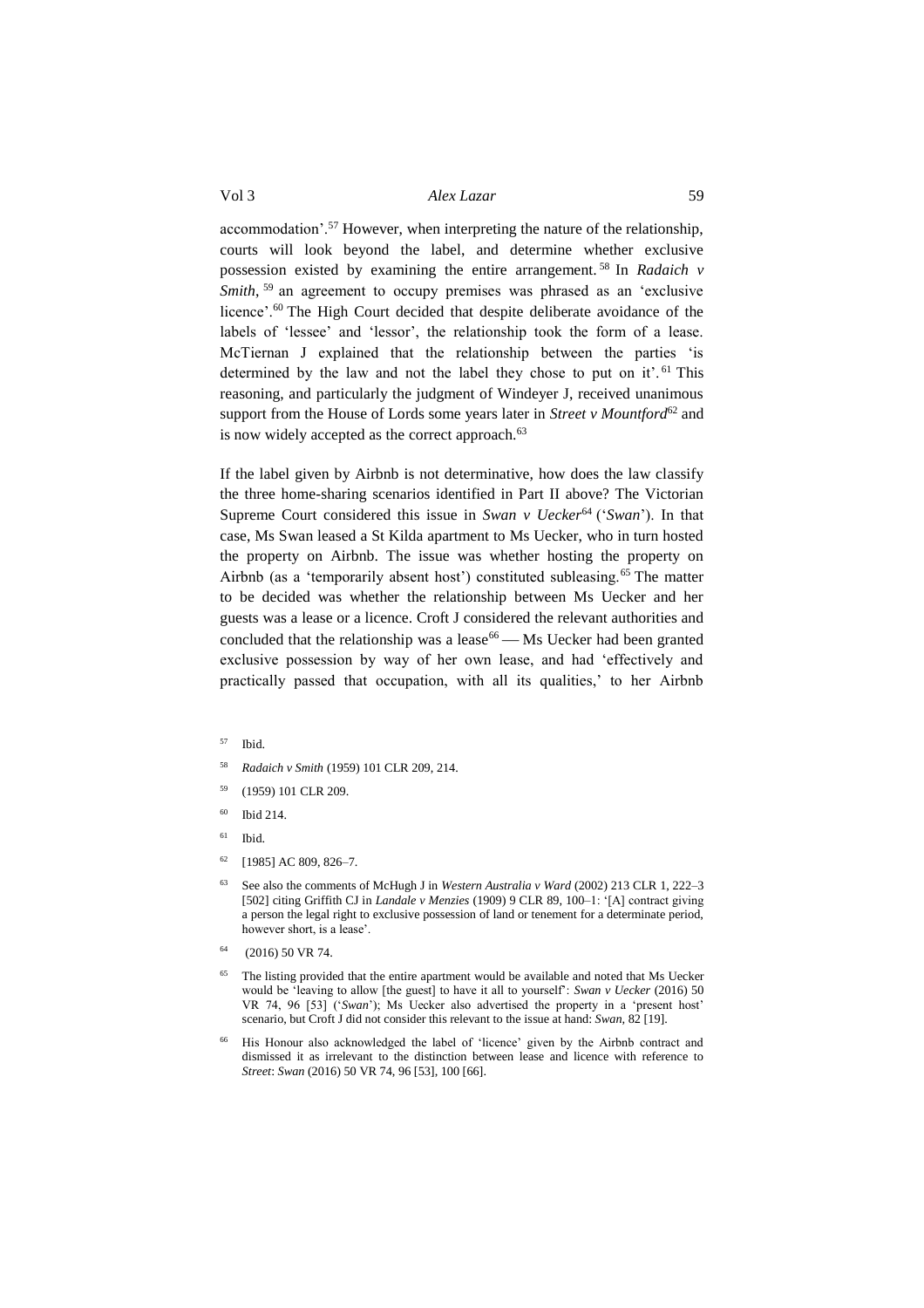guests.<sup>67</sup> After coming to this decision, Croft J qualified its application to future cases:

[This] is a case, on appeal, which raises for determination—directly or indirectly—the legal character *of this particular Airbnb arrangement* and any consequences this characterisation may have in the context of the terms of the lease *of the apartment concerned*. 68

This decision is certainly a good indicator of how a 'temporarily absent host' scenario (and perhaps also a 'permanently absent host' scenario) will be treated, but each case will still need to be considered individually.

The *Swan* decision therefore gives us a good indication of how Australian law will treat each of the home-sharing scenarios identified in Part II. First, the 'temporarily absent host' scenario, such as the one created by Ms Uecker, will almost certainly be seen as a lease. Secondly, the 'permanently absent host' scenario will likely be treated in the same way: although not expressly considered by Croft J, the 'permanently absent host' scenario is like the *Swan* scenario in that the guests in both scenarios are left alone with exclusive control of the property. Thirdly, the 'present host' scenario will likely be considered a licence. This scenario was not discussed in *Swan,* but given his Honour's reliance on the traditional distinction between lease and licence, it is likely that Croft J would have considered it a licence due to the lack of conveyance of exclusive possession.<sup>69</sup>

<span id="page-11-0"></span>This stance appears to be similar to the approach taken in other common law jurisdictions. In the UK, it was recently decided that by hosting on Airbnb, a host breached a lease covenant to 'not use the demised premises … for any purpose whatsoever other than as a private residence'. <sup>70</sup> Interestingly, the judge took for granted that 'temporarily absent host' Airbnb agreements are in fact 'very short-term lettings', and did not discuss the issue further. <sup>71</sup>

 $68$  Ibid, 104 [80] (emphasis added).

 $67$  Ibid, 93 [46].

<sup>69</sup> Writing extra-judicially, Croft J clarified his view that the scenario he considered in *Swan* is unlike that of a lodger or hotel guest. Lodgers and hotel guests can be likened to guests in a 'present host' scenario, in that they are not granted exclusive possession. This suggests that Croft J would have treated a 'present host' scenario as a licence: Justice Clyde Croft, 'Short-Stay Accommodation Arrangements in Victoria: Implications for Owners Corporations, Landlords and Tenants' (2016) 90 *Australian Law Journal* 866, 867. See also Peter Butt, 'Does an Airbnb Arrangement Create a Lease?' (2017) 91 *Australian Law Journal* 84, 84; Bill Swannie, 'Trouble in Paradise: Are Home Sharing Arrangements "Subletting" under Residential Tenancies Legislation?' (2016) 25 *Australian Property Law Journal* 183, 189.

<sup>70</sup> *Nemcova v Fairfield Rents Ltd* [2016] UKUT 303 (LC), [6].

 $71$  Ibid [56].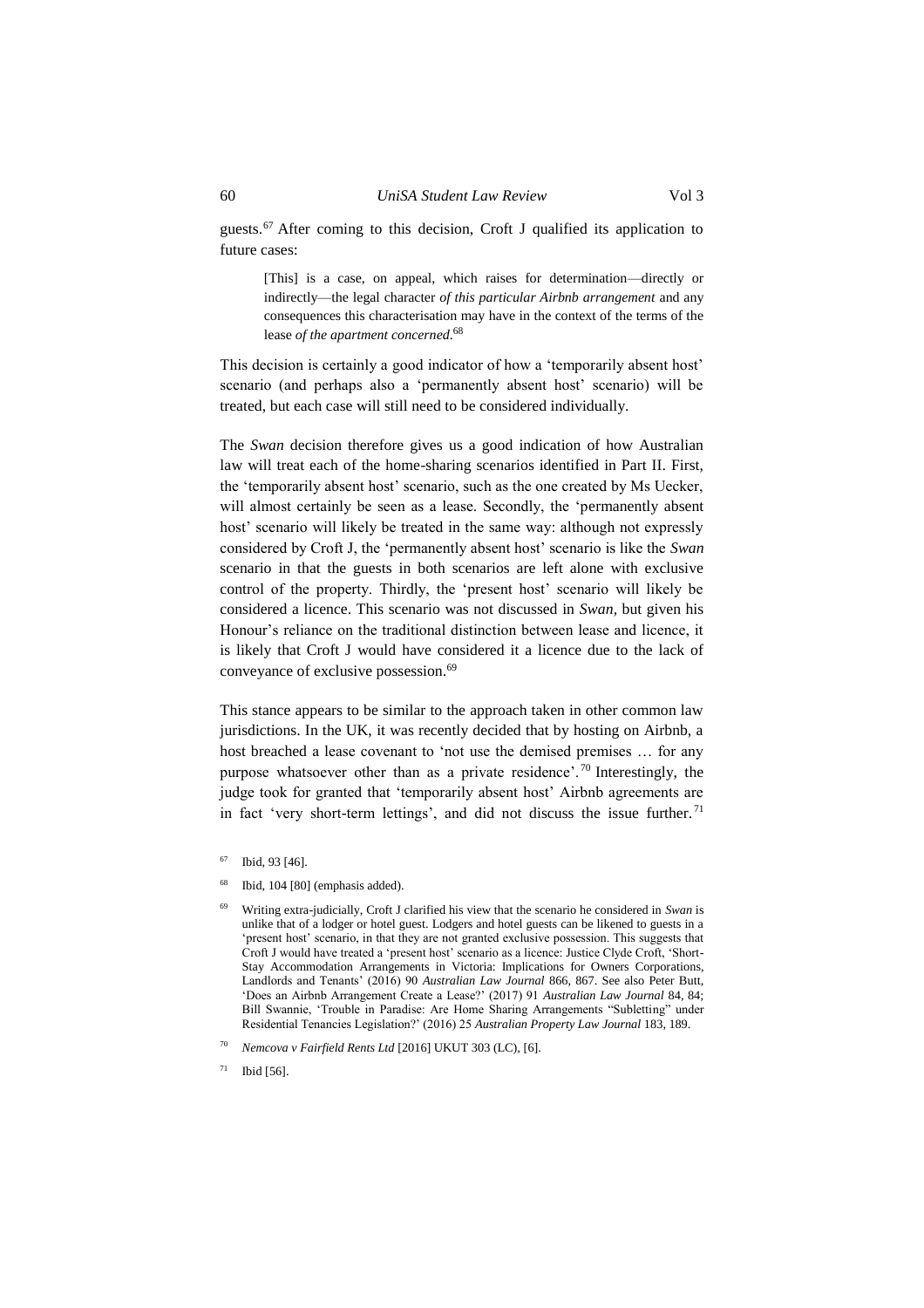Meanwhile, commentators in the United States predict a similar outcome that courts will continue to revisit each factual situation 'on a case by case basis'.<sup>72</sup>

#### B *Home-Sharing and the* Residential Tenancies Act

<span id="page-12-0"></span>Residential leases in South Australia are governed by the *Residential Tenancies Act 1995* (SA) ('*RTA*'), which imposes rules largely similar to the covenants imposed by the common law.<sup>73</sup> Having established that the two 'absent host' scenarios likely constitute leases, this section analyses the way they interact with the *RTA*, if at all.

Whether the *RTA* applies to a tenancy depends on whether it is an agreement under which 'a person grants another person, for valuable consideration, a right (which may, but need not be, an exclusive right) to occupy premises for the purpose of residence'.<sup>74</sup> At face value, this definition encompasses both of the 'absent host' scenarios. The 'present host' scenario is a little more contentious because exclusive possession is not conveyed; however, the *RTA* makes it clear that even if an agreement does not confer 'exclusive right to occupation' by its terms, the *RTA* will 'assimilate the right of occupation to the exclusive right conferred by a lease'.<sup>75</sup> On ordinary interpretation, this means that the 'present host' is included, and that the *RTA* will apply to all three home-sharing scenarios.

<sup>72</sup> See Marzen, Prum and Aalberts, above [n 8,](#page-3-1) 303.

<sup>73</sup> See Part III, Section A: Lease or Licence?; The *RTA* also imposes various additional regulations. For example, it requires that notice be given before a relationship can be terminated: *RTA* pt 5.

<sup>74</sup> *RTA* s 3 (definition of 'Residential Tenancy Agreement').

 $75$  Ibid s 3 Note 1.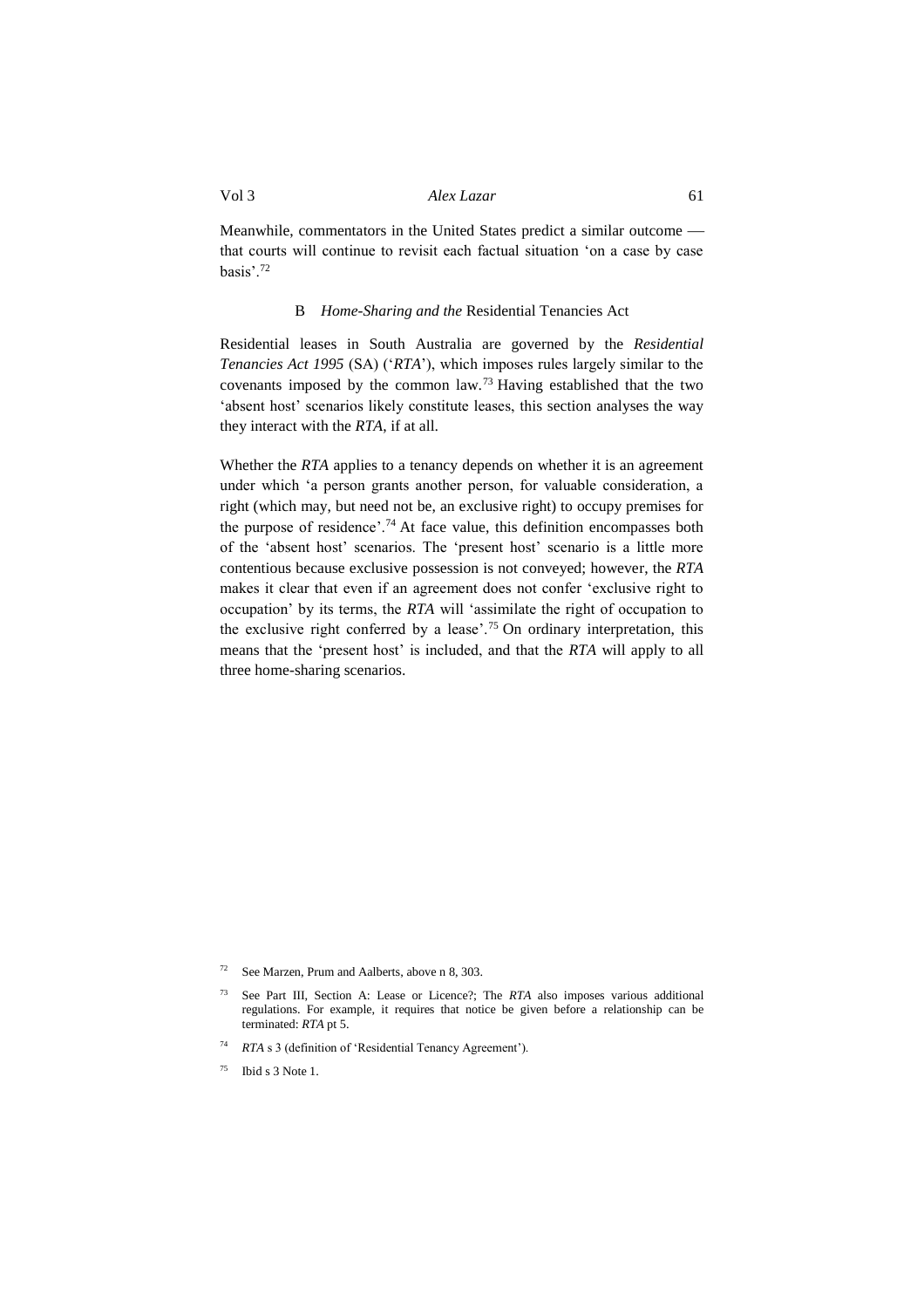Section 5(1) makes exceptions, stating that the *RTA* will not apply to:

- (b) an agreement (other than a rooming house agreement) under which a person boards or lodges with another; or
- (c) an agreement genuinely entered into for the purpose of conferring on a person a right to occupy premises for a holiday.

Both of these exceptions limit the *RTA*'s application to the home-sharing scenarios. First, is a guest in the 'present host' scenario considered a 'lodger' for the purposes of s  $5(1)(b)$ ?<sup>76</sup> A 'lodger' is not defined in the *RTA*, but has been defined in South Australia as 'a person who resides with another who retains control of the premises as a whole'.<sup>77</sup> This definition corresponds with the 'present host' scenario: the host remains in control of the premises while the guest resides with them. However, the *RTA* explicitly states that 'rooming house agreements' (which the 'present host' scenario also resembles) are not excluded from its operation. 'Rooming houses' are defined in the *RTA* as residential premises with rooms available for occupation on a commercial basis for at least 3 residents. <sup>78</sup> Therefore, it appears the 'present host' scenario would not be governed by the *RTA* when there are one or two guests, but would still come under its operation if three or more guests are accommodated in exchange for 'charge which is more than a token'. <sup>79</sup> Secondly, s  $5(1)(c)$  excludes holiday-house rentals shorter than sixty days.<sup>80</sup> This section may exclude each of the three home-sharing scenarios from the operation of the *RTA*, depending on the purpose of the guest's entry into the particular agreement.

The exceptions give no blanket rule; whether the *RTA* applies to homesharing will depend on the individual agreement. It can be said that the 'present host' scenario is not covered by the *RTA* (unless more than three guests are accommodated at a time in exchange for payment), while the two

- <sup>76</sup> A 'boarder' has been defined as 'a person who is provided with some service, normally meals, in conjunction with the accommodation': *Wilkes v Goodwin* [1923] 2 KB 86, 110–1. This definition would not likely apply to home-sharing scenarios, as there is usually no requirement to provide any service beyond the provision of accommodation.
- <sup>77</sup> *Noblett v Manley* [1952] SASR 155 cited in *Sutherland v Irving* [2002] SARTT 9 (5 June 2002); see also *Street* [1985] AC 809, 818.
- <sup>78</sup> *RTA* s 3 (definition of 'Rooming House').
- <sup>79</sup> *Buckle v Carrington Cottages Management Inc* [2002] SARTT 11 (23 January 2002); *Hu v Sun* [2009] SARTT 19 (30 December 2009). However, 'rooming houses' are governed separately from ordinary residential tenancies, by a separate section of the Act: *RTA* pt 7. For what these provisions entail, see Part III, Section C: The Rights and Obligations of the Host and the Guest.
- *RTA* s 5(1b).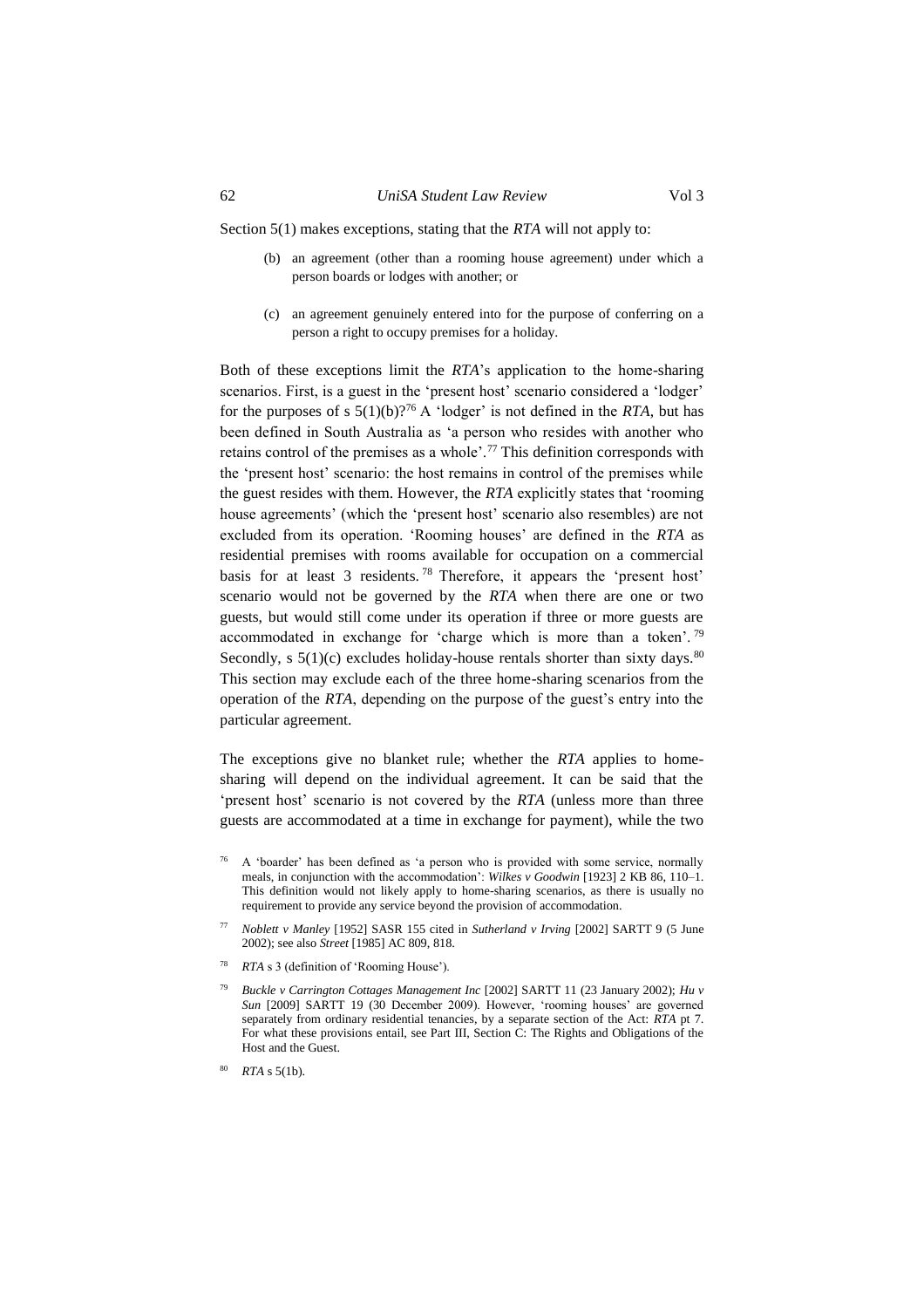'absent host' scenarios are not covered by the *RTA* if the agreement is made for the purpose of a holiday.

# C *The Rights and Obligations of the Host and the Guest*

<span id="page-14-0"></span>Airbnb intends its agreements to operate in a regulation-free zone for the host and the guest, where Airbnb policies govern all things from the termination of agreement to the payment of 'rent'.<sup>81</sup> However, even though the Airbnb model connects its users in a unique way, the relationships that the parties create are not significantly different from those created by traditional methods, and they can be precisely stated.

The 'present host' scenario will likely be seen as a licence at common law and will not be subject to the *RTA* unless three or more guests are accommodated at a time. If there are fewer than three guests, therefore, the host maintains exclusive possession of the premises, and the guests hold a contractual licence, the terms of which are agreed through the Airbnb contract and listing. If more than three guests are accommodated, the *RTA* 'rooming house' provisions become applicable. These include provisions about rent, bonds, 'house rules', termination and general rights and obligations of the landlord and tenant;<sup>82</sup> none of which are inconsistent with the obligations that a host or guest would otherwise have under an Airbnb contract.<sup>83</sup>

The two 'absent host' scenarios likely create a landlord-tenant relationship at common law; however, the *RTA* will not apply unless the purpose of the occupation is something other than a 'holiday', 84 or the occupation exceeds 60 days. The covenants imposed by the common law and *Real Property Act*<sup>85</sup> are not unreasonable  $-$  they protect the rights that any host or guest would expect to be protected, whether their relationship is created through Airbnb or not.

It is difficult to conclude that these laws need overhauling to accommodate home-sharing, or even that any exceptions need to be made. This issue can be

- <sup>81</sup> See Airbnb, *Terms & Policies* [<https://www.airbnb.com.au/help/topic/250/terms--](https://www.airbnb.com.au/help/topic/250/terms---policies) [policies>](https://www.airbnb.com.au/help/topic/250/terms---policies).
- <sup>82</sup> *RTA* pt 7.
- <sup>83</sup> The terms of the Airbnb property listing could even form 'House Rules': *RTA* pt 7 div 3.
- In this context, when a trip is for multiple purposes, the occupation will likely not be considered as 'for the purpose of a holiday' and the *RTA* will apply: *Quinlan v Nottingham* [2000] SARTT 7 (1 March 2000).
- See Part III, Section A: Lease or Licence?; See also Edgeworth et al, above n [42,](#page-8-2) 725–49.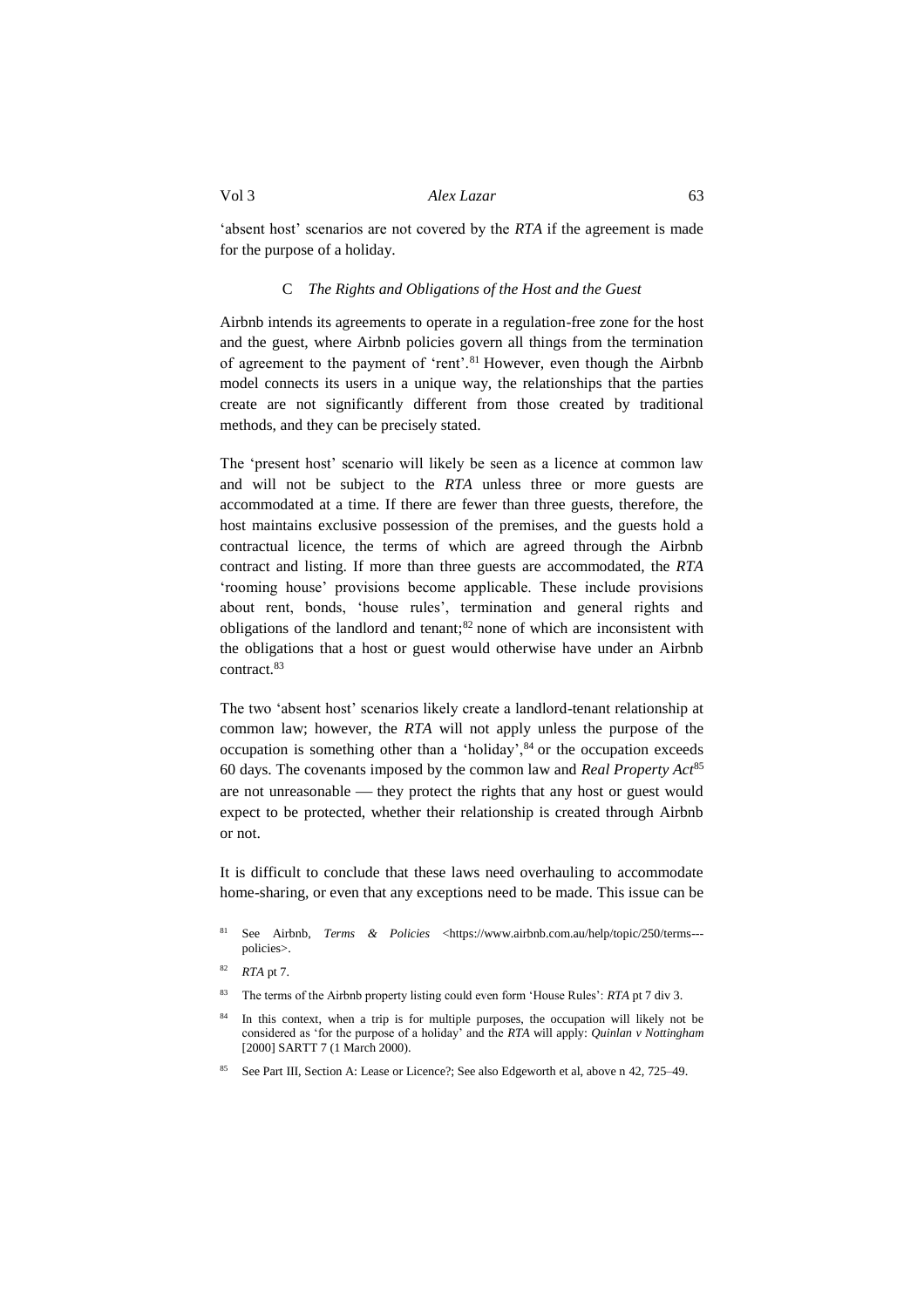likened to the 'substance over form' principle from *Radaich v Smith*: why should home-sharing hosts and guests be exempt from the consequences of legal relationships that they create, simply because they did so with the help of a website? Like any landlord and tenant, the host and guest should be aware of local laws which govern the relationship they create. The laws which apply to all three home-sharing scenarios are not unreasonable. Ultimately, those who use home-sharing services like Airbnb must conform to the established domestic law, not the other way around.

#### IV THE NEIGHBOUR

<span id="page-15-0"></span>From finding their hallways blood-smeared, $86$  to having party-goers fall onto their balconies, $87$  neighbours to home-sharing properties are often adversely affected by guests.<sup>88</sup> This Part considers, first, whether strata title legislation needs updating to protect neighbours from potential nuisances caused by the Airbnb home-sharing model; and secondly, whether the tort of private nuisance can adequately protect neighbours' enjoyment of their land from disruptive home-sharing guests.

#### A *Home-Sharing and Strata Title*

<span id="page-15-1"></span>The potential for guests to cause a nuisance to neighbours is highest in closequarters living where transient guests continually share walls with permanent residents.<sup>89</sup> Strata corporations are corporate bodies set up to govern such

<sup>86</sup> Lara Williams, *'*When Airbnb Rentals Turn into Nuisance Neighbours', *The Guardian*  September 2016 <https://www.theguardian.com/technology/2016/sep/17/airbnb-nuisance-neighbourstribunal-ruling>.

<sup>87</sup> Jessica Ware, 'Airbnb Host Taken to Court by Neighbours after Riot Police Were Called to Their South London Penthouse Rented out through the Site when 150 Uninvited Guests Arrived for a Party Which Turned into "Chaos"', *Daily Mail* (online), 14 May 2016 <http://www.dailymail.co.uk/news/article-3590222/AirBnB-host-taken-court-neighboursriot-police-Brixton-flat.html>.

In fact, an entire website has been dedicated to Airbnb horror stories: AirbnbHell, AirbnbHELL – Uncensored Airbnb Stories from Hosts & Guests *AirbnbHELL – Uncensored Airbnb Stories from Hosts & Guests*  <http://www.airbnbhell.com/>.

See, eg, Tristan P Espinosa, 'The Cost of Sharing and the Common Law: How to Address the Negative Externalities of Home-Sharing' (2016) 19(2) *Chapman Law Review* 597, 601– 3.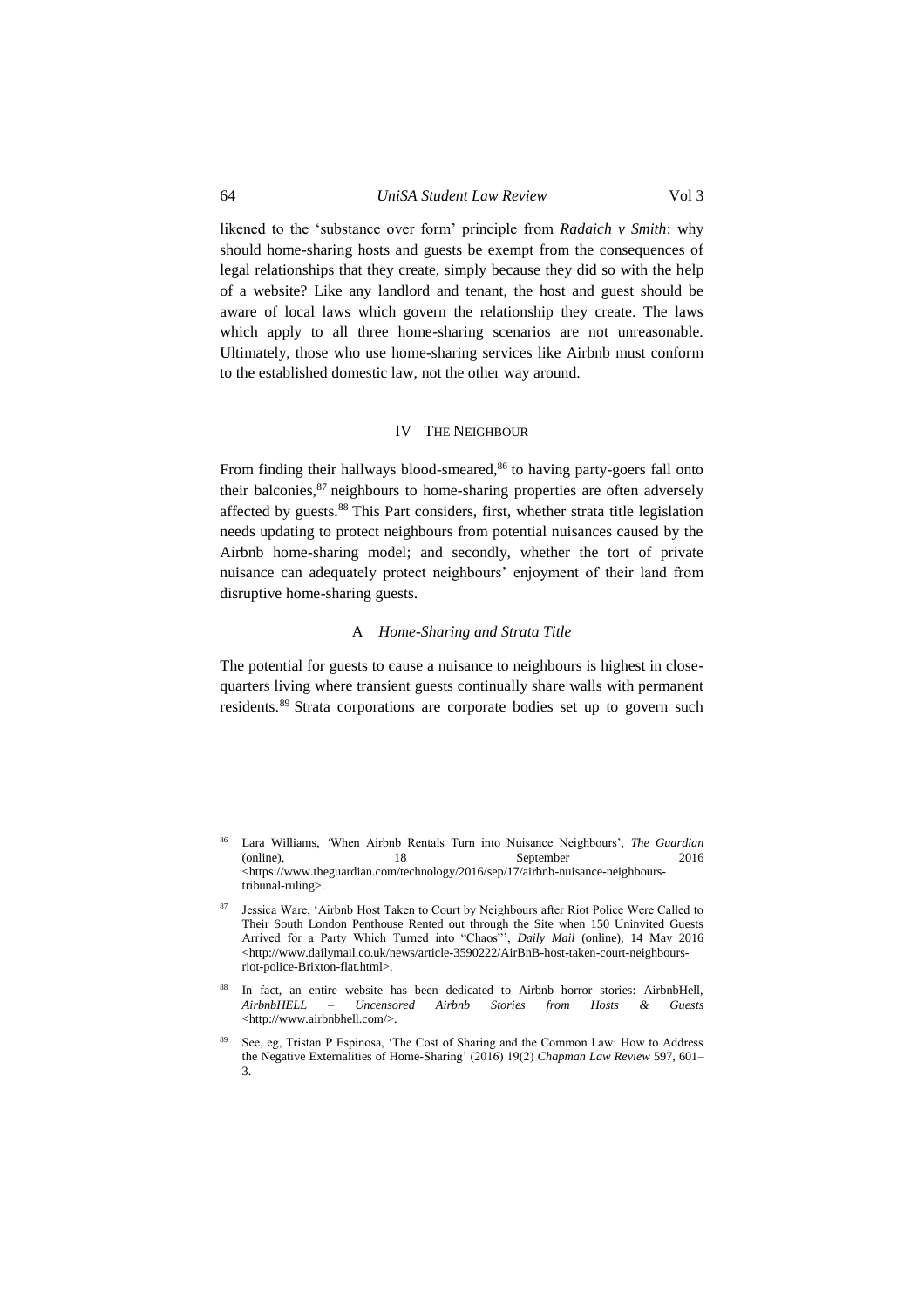<span id="page-16-0"></span>close-quarters housing communities: apartment blocks, townhouses, or units. $90$ 

The powers of strata corporations are governed by the *Community Titles Act 1996* (SA) ('*CTA*'). <sup>91</sup> Under the *CTA*, strata corporations have a limited power to create and enforce by-laws against owners and occupiers of lots.<sup>92</sup> The issue for home-sharing neighbours, namely whether the by-law making power extends to regulating residents' ability to home-share on Airbnb, is resolved by the *CTA*. Section 34 states that by-laws cannot completely prohibit owners from leasing their property (or granting a right to occupation), <sup>93</sup> but by-laws can prohibit leases shorter than two months. <sup>94</sup> Therefore, in South Australia, a strata corporation can effectively prohibit short-term letting by enacting by-laws to that effect.<sup>95</sup>

<span id="page-16-1"></span>Victorian strata legislation does not give the same defined power, and this issue recently came before their Supreme Court. In *Owners Corporation PS 501391P v Balcombe*,<sup>96</sup> Riordan J held that prohibiting leases of less than 30 days was an impermissible use of the broad and undefined by-law making power<sup>97</sup> given to strata corporations at that time. <sup>98</sup> In doing so, Riordan J presented a compelling argument: he reasoned that the parliament could not have intended to allow for a curtailment of the freehold property owners' right to lease their land because this would limit the fundamental property

- Land Services Group, 'Strata & Community Titles' (Fact Sheet No 4, Government of South Australia, 2011); see also K Everton-Moore et al, 'The Law of Strata Title in Australia: A Jurisdictional Stocktake' (2006) 13 *Australian Property Law Journal* 1, 2.
- <sup>91</sup> The *Strata Titles Act 1988* (SA) is still in existence; however, strata corporations may choose which Act they wish to be governed by, and no applications have been accepted under the *Strata Titles Act 1988* (SA) since 2002: Everton-Moore et al, above [n 90,](#page-16-0) 17.
- <sup>92</sup> *Community Titles Act 1996* (SA) s 12, pt 5 ('*CTA*').
- $93$  Ibid s 37(1)(a).
- $94$  Ibid s 37(2)(a).
- <sup>95</sup> Of course, by-laws may be enacted or amended only by a special resolution in accordance with proper procedure: *CTA* ss 12(2), 3.
- [2016] VSC 384 (22 July 2016).
- 97 The applicable regulation stated: 'By special resolution, the body corporate may make rules in addition to the [standard] rules…': *Subdivision (Body Corporate) Regulations 2001* (Vic) reg 220(1); see also Cathy Sherry, 'Recent Developments in Strata Law: By-Law Making Power and Short-Term Letting' (2016) 90 *Australian Law Journal* 853, 853.
- <sup>98</sup> *Owners Corporation PS 501391P v Balcombe* [2016] VSC 384 (22 July 2016), [110], [112]; The *Owners Corporations Act 2006* (Vic) is now the Act which governs strata title; however, the previous legislative scheme was applied to this case because it was in force at the time the owners' corporation enacted its by-laws.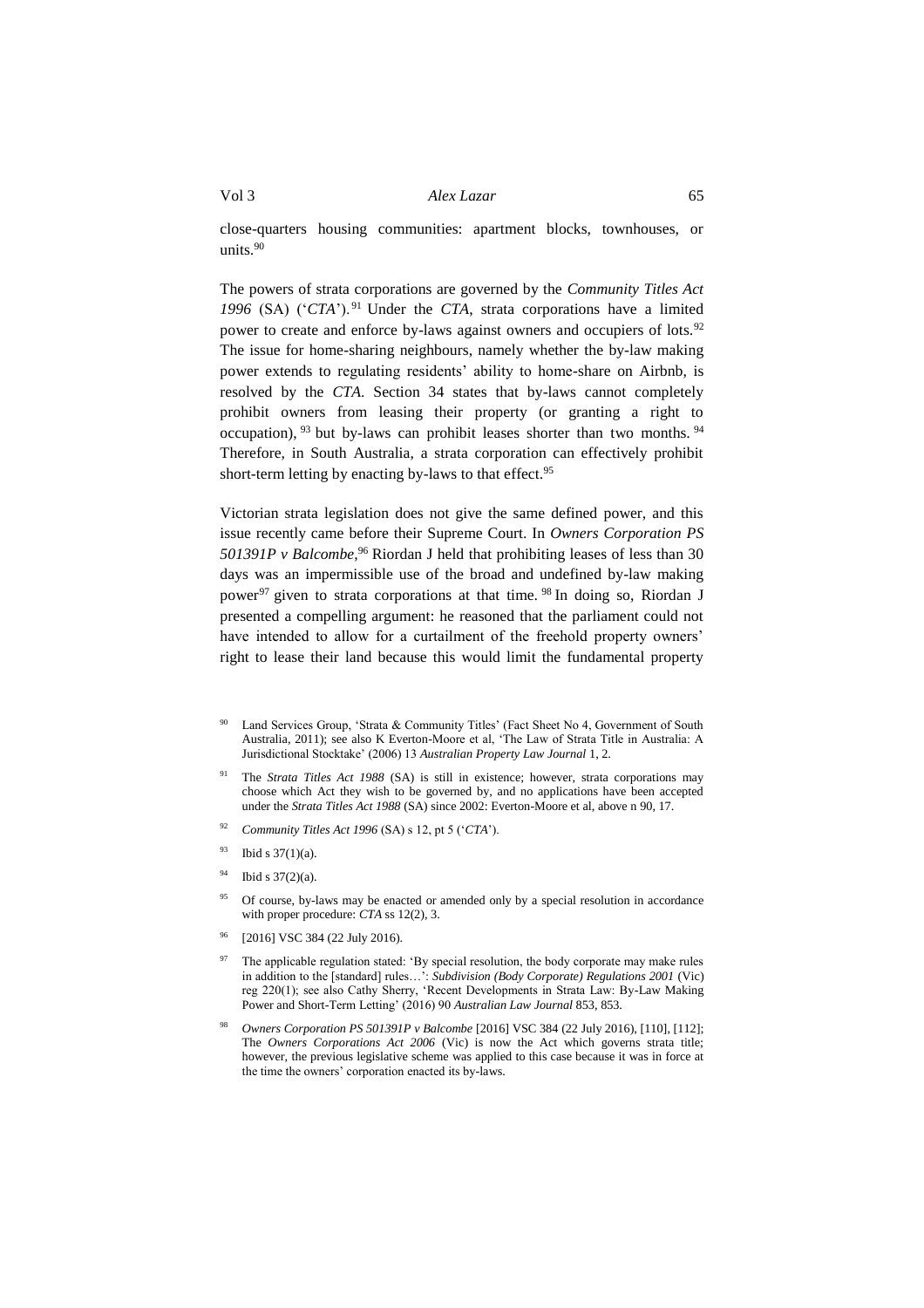right of alienability.<sup>99</sup> Although this view has been praised by lawyers as a 'step forward in Australian strata law',<sup>100</sup> the South Australian Parliament has already expressly done just the opposite and both New South Wales and Victoria appear to be moving in the same direction. In Victoria, the Owners Corporations Amendment (Short-Stay Accommodation) Bill 2016 (Vic) proposes to introduce an avenue for strata property corporations to prohibit short-term letting. The new system will allow strata occupiers to complain to their corporation about disturbances caused by home-sharing. <sup>101</sup> The corporation can then apply to the Victorian Civil & Administrative Tribunal ('VCAT') for the offending owner to be banned from home-sharing, or even ordered to compensate complainants and pay civil penalties.<sup>102</sup> In New South Wales, the recent parliamentary inquiry into the 'adequacy of the regulation of short-term holiday letting'<sup>103</sup> recommended that the government should consider changing strata laws to give owners' corporations more power in controlling short-term home-sharing.<sup>104</sup>

#### B *Is Private Nuisance a Solution?*

<span id="page-17-0"></span>If disgruntled neighbours who are not covered by strata housing become aware that they live near a home-sharing property, their options are limited. Their first point of call is Airbnb's newly introduced 'issue' reporting system

- <sup>99</sup> *Owners Corporation PS 501391P v Balcombe* [2016] VSC 384 (22 July 2016), [84]–[88], [119]–[124]; The right to alienability is said to be part of the 'bundle of rights' which attaches to a freehold estate: see, eg, Christina Sandefur, 'Life, Liberty, and the Pursuit of Home Sharing' (2016) (Fall) *Regulation* 12.
- $100$  Sherry, above [n 97,](#page-16-1) 858.
- <sup>101</sup> Complaints can be made about noise, unruly behaviour, creation of dangerous hazards, or obstructing or damaging common property: Owners Corporations Amendment (Short-Stay Accommodation) Bill 2016 (Vic) cl 5.
- <sup>102</sup> Ibid; See also Croft, above n [69,](#page-11-0) 869. However, the Bill's progress has been impeded by a recent Parliamentary inquiry: Environment and Planning Committee, Parliament of Victoria, *Inquiry into the Owners Corporations Amendment (Short-stay Accommodation) Bill 2016*  (2017).
- <sup>103</sup> *NSW Legislative Assembly Committee on Short Term Holiday Letting*, above n 9.
- <sup>104</sup> Ibid 10–11 [1.51]–[1.62]. The Privy Council recently interpreted a Caribbean strata law which was copied verbatim from NSW's strata laws, and decided that corporations can enforce by-laws banning short-term letting: *O'Connor v Proprietors, Strata Plan No 51*  [2017] UKPC 45. However, it appears that the NSW Government has refrained from expressly acting on the Parliamentary recommendations: Jimmy Thomson, 'NSW Government Steps back from Parliamentary Report into Airbnb-Type Rentals', *Domain*  (online), 19 April 2017 <https://www.domain.com.au/news/nsw-government-backs-awayfrom-making-hurried-decision-on-airbnbtype-rentals-20170419-gvo1ag/>; Jimmy Thomson and Sue Williams, 'Why a Court Ruling on Airbnb in the Caribbean Could Affect Australian Bylaws', *Domain* (online), 23 December 2017 Australian Bylaws', *Domain* (online), 23 December 2017 <https://www.domain.com.au/news/why-a-court-ruling-on-airbnb-in-the-caribbean-couldaffect-australian-bylaws-20171223-h090y5/>.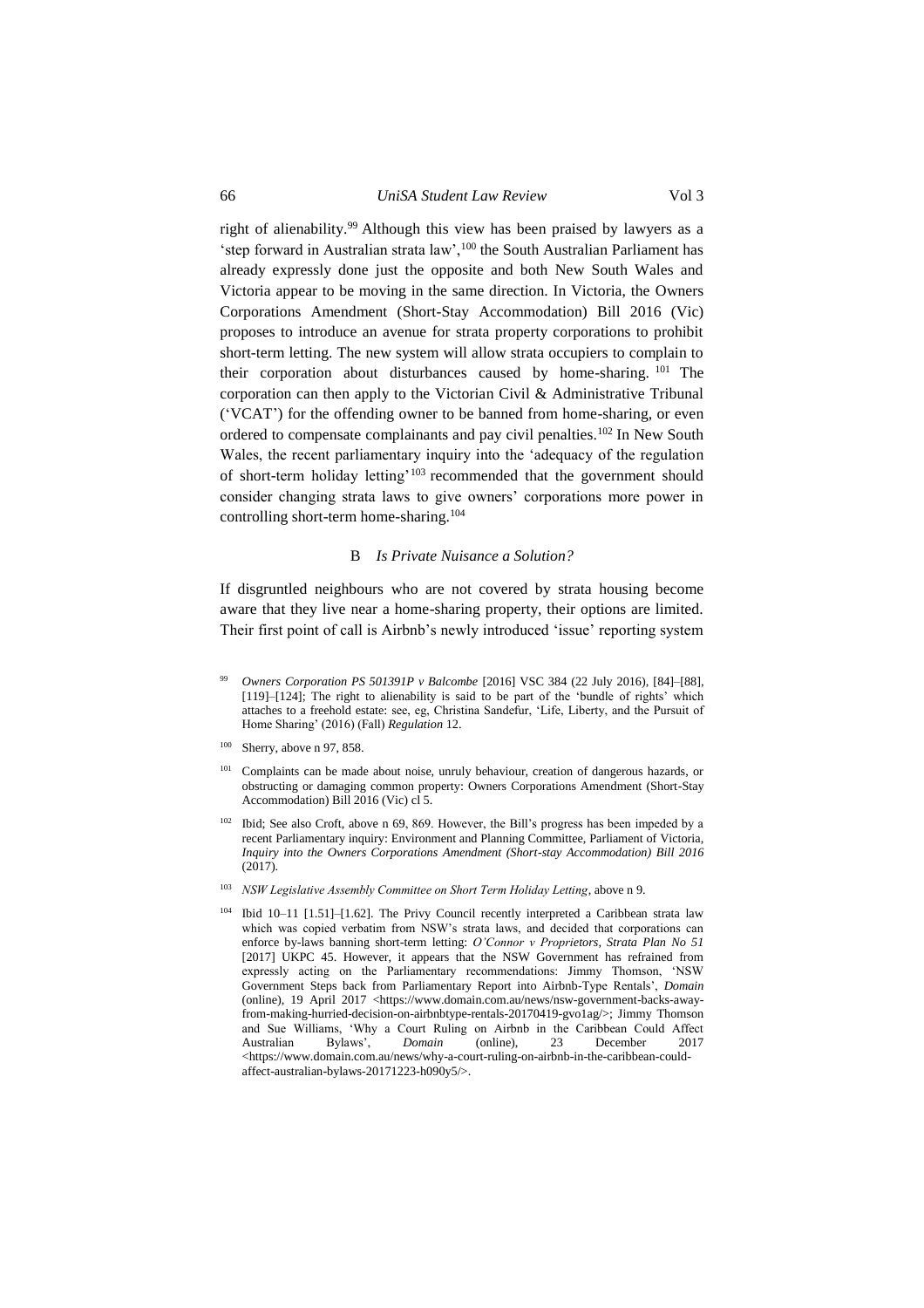for neighbours. <sup>105</sup> However, if this 'in house' system does not provide a solution, <sup>106</sup> the neighbour must turn to domestic law. Given that current local council or planning laws do not effectively address home-sharing, <sup>107</sup> an action in private nuisance may be the only legal recourse.

The first hurdle for neighbours wishing to bring an action in private nuisance to stop disruptive home-sharing is determining whom to sue. In traditional private nuisance actions, the suit is brought against the person who created the interference, almost always the occupier of the land. When guests are licensees ('present host'), it is probable that the hosts, as present occupiers, can be sued for their guests' conduct.<sup>108</sup> However, these arrangements are not so much of a problem; guests are far more likely to behave when under the watchful eye of the person who actually lives at the property. The homesharing nuisance problem arises when the guests are left alone because they are transients with no need or desire to maintain long-term relationships with neighbours.<sup>109</sup> In these 'absent host' scenarios, identifying the defendant may be more difficult.

#### <span id="page-18-0"></span>1 *Action against the Guest*

As the creator of the interference and temporary occupier of the land, an individual guest can certainly be sued in nuisance. If the nuisance caused by the guest is one which causes material physical damage to the neighbour's land, there should not be much trouble in suing them directly.<sup>110</sup> However, the nuisance will more likely be one that interferes with the neighbour's

- Airbnb, *Airbnb and Your Neighbourhood* <https://www.airbnb.com.au/neighbours>; The system has recently received positive feedback: see Helen Merkell, 'Airbnb Gives Neighbours Avenue to Make Complaints against "Party Houses"', *ABC News* (online), 6 March 2017 <http://www.abc.net.au/news/2017-03-06/airbnb-gives-neighbours-avenue-tocomplain/8328238>.
- Airbnb's response to such complaints has been criticised in the past: Tom Snowdon, 'Rogue Airbnb Operators Allow Party Houses to Disrupt Neighbourhoods', *The Courier Mail*  (online), 12 February 2017 <http://www.couriermail.com.au/news/queensland/rogue-airbnboperators-allow-party-houses-to-disrupt-neighbourhoods/newsstory/7979374f0ed8dc27f7c1559213958283>.
- $107$  Note, however, that if the Planning and Design Code introduces home-sharing prohibitions in some regions, a neighbour may bring civil proceedings to enforce the prohibition: See, eg, *Dobrohotoff v Bennic* (2013) 194 LGERA 17.
- <sup>108</sup> See, eg, *Laugher v Pointer* (1826) 108 ER 204; *Sedleigh-Denfield v O'Callaghan* [1940] AC 880, 897; *Proprietors of Strata Plan No 14198 v Cowell* (1989) 24 NSWLR 478. This is especially so when the relationship comes under the *RTA*; that Act provides that tenants are vicariously liable for the actions of their licensees: *RTA* s 75.
- <sup>109</sup> See Espinosa, above n 89, 601–3.
- <sup>110</sup> See, eg, *Lester-Travers v City of Frankston* [1970] VR 2.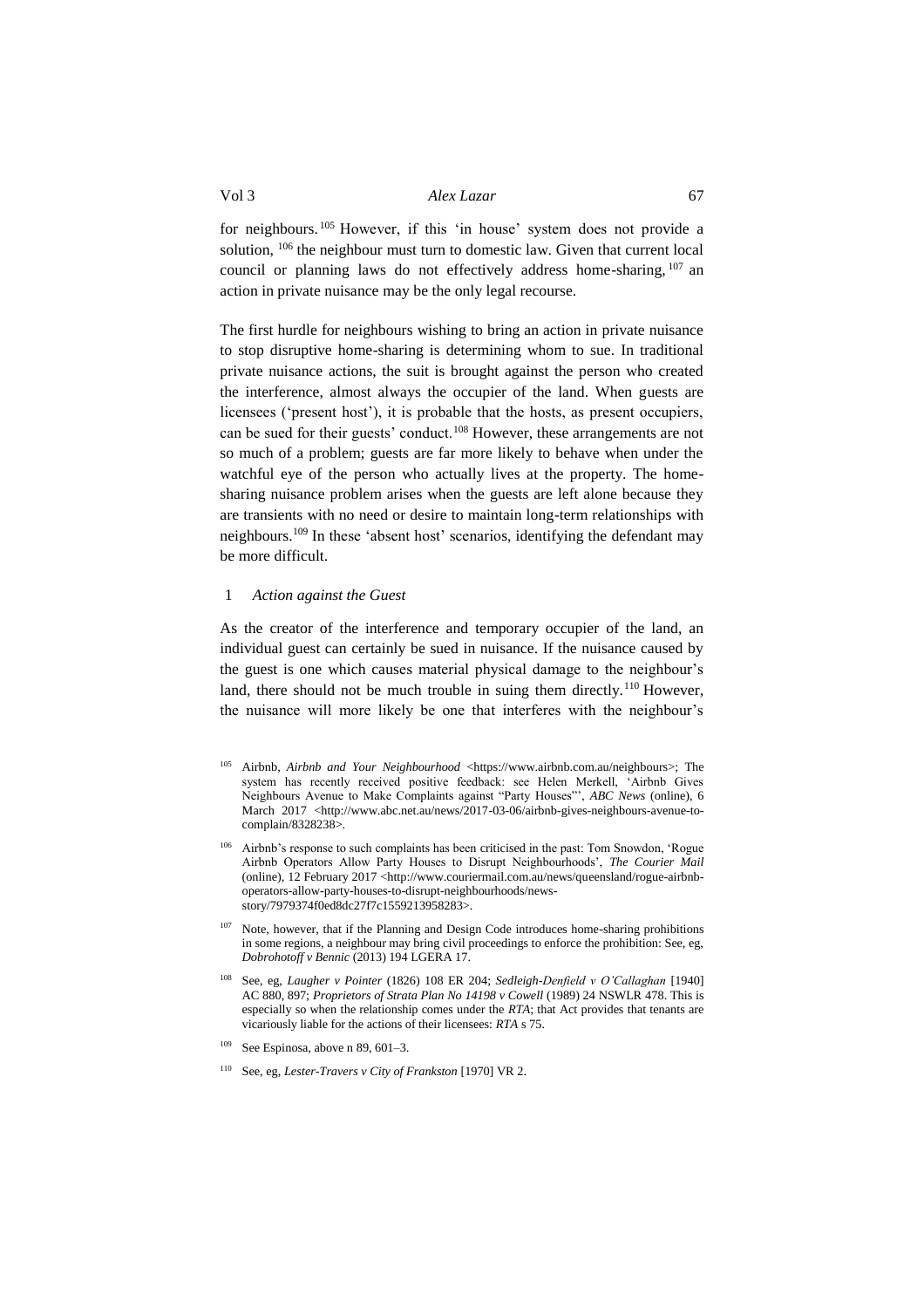makes it clear that not every interference with enjoyment of land will be actionable; the interference must be both substantial and unreasonable.<sup>111</sup>

enjoyment of land through noise. The problem with suing the guest is that often, it is the continuing flow of guests collectively, which causes a noise nuisance to the neighbour; any short-term nuisance caused by an individual guest may not in itself be significant enough to be actionable. Australian law

First, therefore, it must be considered whether a short-term noise interference can be considered 'substantial'. In *Walter v Selfe,*<sup>112</sup> it was decided that a 'material interference with the physical comfort of human existence' in line with 'plain and sober and simple notions' of ordinary residents will be enough. In *Munro v Southern Dairies Ltd*, <sup>113</sup> Scholl J interpreted this to mean that 'the loss of even one night's sleep' may be substantial enough to constitute a nuisance.<sup>114</sup> In the South Australian case of *McKenzie v Powley*, it was noted that 'there is no better test of nuisance by noise than the fact that the noise interferes with conversation'. <sup>115</sup> It seems likely, therefore, that proving a short-term guest's nuisance to be substantial is possible. It can be proven if it is shown that the noise interferes with sleep or ordinary conversation.

Secondly, to determine whether the interference is unreasonable, courts will consider the time of day,  $116$  duration, frequency,  $117$  and locality  $118$  of the interference. So, the later at night that the interference occurs, the longer it lasts, the more frequent it is, and the more out of character with the area that it is, will determine how likely it is that the interference will be found to be unreasonable. If the interference is trivial enough to be considered a part of everyday life under the principle of 'give and take', it will be excused.<sup>119</sup> Whether unreasonableness can be proven against an individual guest will therefore depend on all of the circumstances. Perhaps an interference on a

- <sup>111</sup> *McKenzie v Powley* [1916] SALR 1, 15; *Walter v Selfe* (1851) 64 ER 849, 852.
- <sup>112</sup> (1851) 64 ER 849, 852.
- <sup>113</sup> [1955] VLR 332.
- <sup>114</sup> Ibid 335.
- <sup>115</sup> *McKenzie v Powley* [1916] SALR 1, 31.
- <sup>116</sup> *Halsey v Esso Petroleum* [1961] 1 WLR 683, 696–7; *Wherry v KB Hutcherson Pty Ltd* [1987] Aust Torts Reports 80–107.
- <sup>117</sup> *Sedleigh-Denfield v O'Callaghan* [1940] AC 880; *Gartner v Kidman* (1962) 108 CLR 12.
- <sup>118</sup> *St Helen's Smelting Co v Tipping* [1865] 11 ER 1483, 1486; *Halsey v Esso Petroleum*  [1961] 1 WLR 683, 691-2.
- <sup>119</sup> *Bamford v Turnley* (1862) 122 ER 27, 33; *Southwark London Borough Council v Tanner* [2001] 1 AC 1, 20; *Stormer v Ingram* (1978) 21 SASR 93.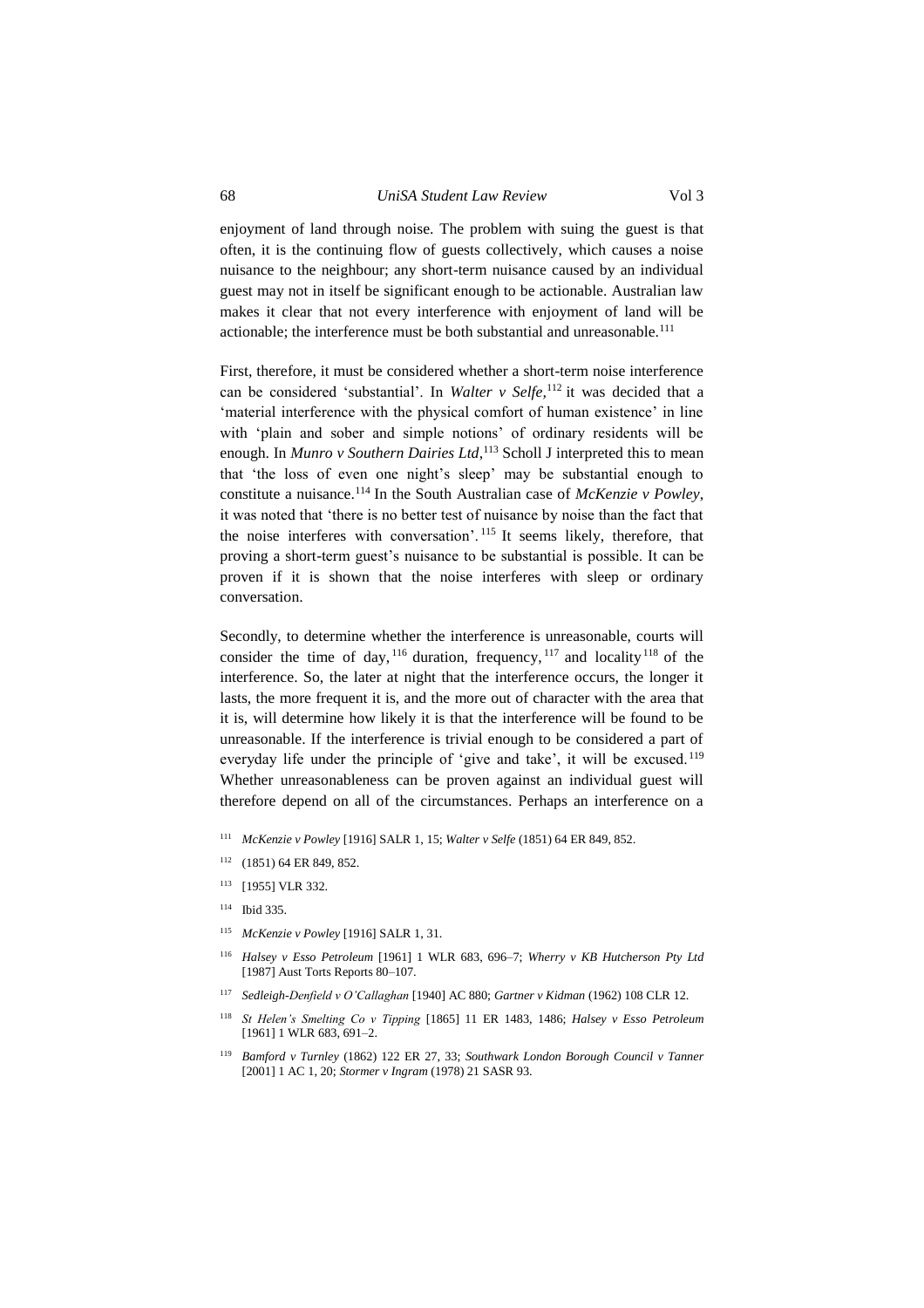Saturday night during the guest's two-night stay would not be unreasonable, <sup>120</sup> but a continuing two-week noise disturbance would be enough to break the threshold. However, even if suing a series of individual guests has a chance of success, it may not be the neighbour's most feasible option. Going after transient guests has practical drawbacks: the guests may be difficult to identify and locate, especially if they are tourists visiting from interstate or overseas. When the property is continually used for homesharing and the individual guest's actions are a small part of a continuing problem, the neighbour's best option may be suing the host.

# <span id="page-20-0"></span>2 *Action against the Host*

If the combined activities of several short-term guests are amounting to an actionable nuisance, the neighbour could consider suing the landlord, the 'absent' host. Under Australian law, a landlord is not responsible for a nuisance created by their tenant unless they expressly authorise the nuisance or let the property for purposes that are certain to result in a nuisance being caused. <sup>121</sup> This is illustrated by the South Australian case of *De Jager v*  Payneham and Magill Lodges Hall Incorporated.<sup>122</sup> In that case, the owner of a function hall was held responsible for noise nuisance caused by many occupiers, because it rented the hall out for the purpose of hosting weddings and parties — 'a particular purpose which involves a special danger of nuisance'. <sup>123</sup> A recent persuasive authority from the UK Supreme Court, however, set a somewhat higher threshold for when the landlord will be liable. In *Lawrence v Fen Tigers (No 2)*, <sup>124</sup> a majority of the Court found that a landlord had not authorised a noise nuisance caused by his tenants, even though he rented the property for the purpose of car and motorbike racing.<sup>125</sup> The tenant was liable because it was found that the racing could have been conducted without causing a nuisance.<sup>126</sup>

- <sup>124</sup> [2014] AC 822.
- <sup>125</sup> Ibid [30].
- $126$  Ibid [15].

See *Halsey v Esso Petroleum* [1961] 1 WLR 683, where Veale J completely disregarded complaints of noise caused by installations, because 'although no doubt they are annoying to local residents, such noise is of a temporary character.': at 691–2.

<sup>121</sup> See, eg, *Peden Pty Ltd v Bortolazzo* [2006] 2 Qd R 574, [29]–[30]; *Smith v Scott* [1973] Ch 314, 32; Allan Beever, *The Law of Private Nuisance* (Hart Publishing, 2013) 128.

<sup>122</sup> (1984) 36 SASR 498.

<sup>123</sup> Ibid 502.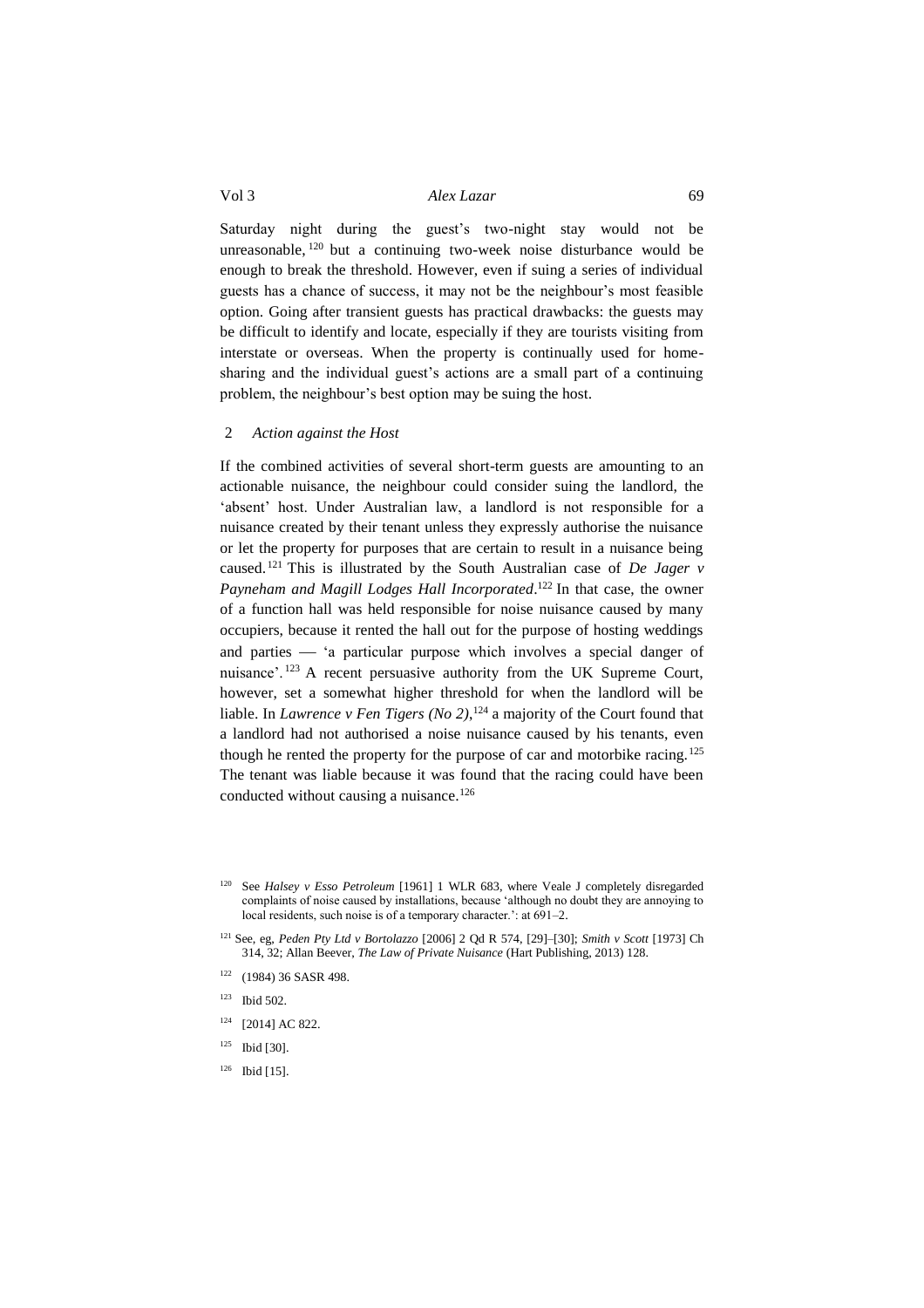The host's liability, therefore, will depend on the individual circumstances of the home-sharing arrangement. If they expressly authorise or lease the property to be used for the nuisance-causing activity, they will be liable. Generally speaking, however, hosts let their property solely for the purpose of accommodation. Rarely do hosts knowingly agree for their property to be used for a wild party or other nuisance-causing activity. This is shown by numerous 'Airbnb horror stories': the host is usually stunned by the behaviour of their seemingly timid guest. <sup>127</sup> In an ordinary home-sharing agreement, it seems that the neighbour will have difficulty proving that the 'absent' host was liable for their guest's nuisance.

#### <span id="page-21-0"></span>3 *Is Private Nuisance a Realistic Solution?*

In theory, an action in private nuisance against a home-sharing guest or host can be successful in certain circumstances. The guest could successfully be sued if their interference is substantial and unreasonable enough to be considered actionable, and the host can be sued if they are seen to have expressly authorised the nuisance or have let the property for purposes that are certain to result in a nuisance being caused. However, in practice, an action in private nuisance is not a convenient solution. Litigation is expensive, time consuming, and beyond the means of most ordinary people. <sup>128</sup> While success is not guaranteed, litigation costs certainly are. Although private nuisance could have some success in protecting the neighbour's rights, a more convenient system is needed.

#### C *Is the Neighbour Adequately Protected?*

<span id="page-21-1"></span>Does current South Australian law adequately protect home-sharing neighbours? Two comments can be made. First, the *CTA* already protects neighbours in strata corporations by permitting by-laws that limit lease length. Although this system is seen by some (probably quite rightly) as an infringement on property rights, $129$  it is nevertheless a practical and elegant solution to the problem. The system is balanced; it does not prohibit shortterm leasing outright, but gives strata corporations the ability to prohibit it if necessary.

<sup>&</sup>lt;sup>127</sup> Julie Bort, 'Photos: An Airbnb Guest Held a Huge Party in This New York Penthouse and Trashed It', *Business Insider* (online), 19 March 2014 Trashed It', *Business Insider* (online), 19 March 2014 <https://www.businessinsider.com.au/how-an-airbnb-guest-trashed-a-penthouse-2014- 3#this-is-a-photo-of-how-bassinis-new-york-penthouse-usually-looks-1>.

<sup>&</sup>lt;sup>128</sup> See generally Community Law Australia, 'Unaffordable and Out of Reach: The Problem of Access to the Australian Legal System' (Report, Community Law Australia, July 2012).

<sup>&</sup>lt;sup>129</sup> *Owners Corporation PS 501391P v Balcombe* [2016] VSC 384; Sherry, above [n 97,](#page-16-1) 858.